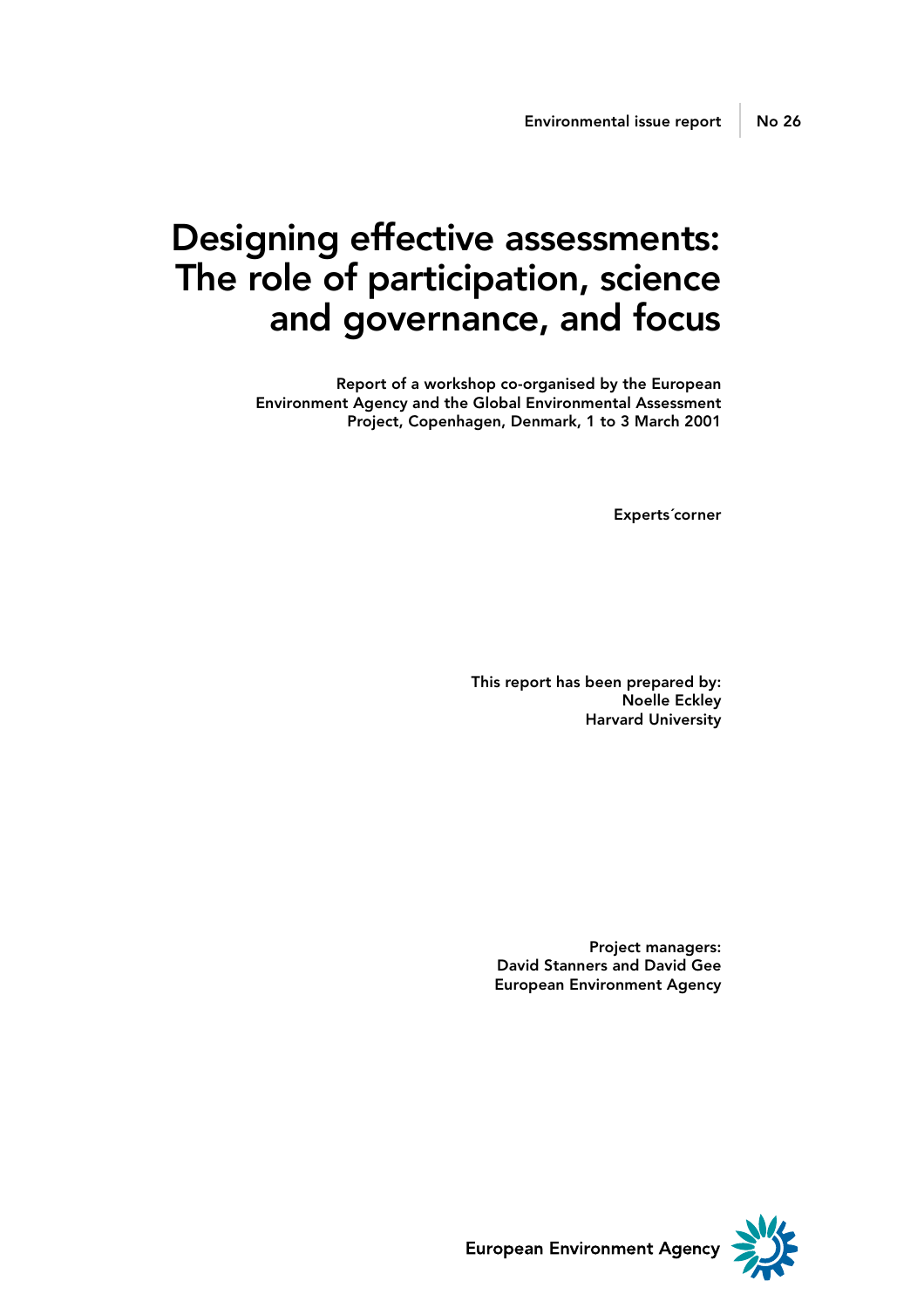Layout: Folkmann Design A/S

#### Legal notice

The contents of this report do not necessarily reflect the official opinion of the European Commission or other European Communities institutions. Neither the European Environment Agency nor any person or company acting on the behalf of the Agency is responsible for the use that may be made of the information contained in this report.

#### The EEA's Experts' corner reports

The European Environment Agency (EEA) is mandated to provide information to the Community and the Member States, that will help them to identify, frame, implement and evaluate policies, legislation and other measures on the environment, and to keep the public properly informed about the state of the environment.

In order to provide possible inputs to the developing work programme of the EEA, and to stimulate debate on issues that may contribute to the identification, framing and evaluation of environmental policy measures, the EEA, from time to time, asks independent experts to summarise their views on topical or upcoming issues, so that the EEA can consider publishing them as Experts' corner reports.

Experts' corner reports do not necessarily reflect the views of the EEA, or of any other EU institution: they are the opinions of the author only. However, they are intended to facilitate the broader dissemination of more recent environmental information that may provide useful inputs into the developing environmental agenda. The EEA hopes, therefore, that they will be of interest to the Community, Member States and other environmental stakeholders, whose comments on the contents it would welcome.

This report benefited from consultation with the participants at the workshop. Jill Jaeger, International Human Dimension Programme on Global Environment Change and Bill Clark, Global Environmental Assessment Programme are acknowledged in particular for their support, assistance and comments on earlier drafts.

Acknowledgement is given to the support of a Fulbright Grant to Noelle Eckley for the academic year 2000-2001, which made this work possible.

A great deal of additional information on the European Union is available on the Internet. It can be accessed through the Europa server (http://europa.eu.int)

ISBN: 92-9167-404-4

© EEA, Copenhagen, 2001

Reproduction is authorised provided the source is acknowledged

European Environment Agency Kongens Nytorv 6 DK-1050 Copenhagen K Denmark Tel: (45) 33 36 71 00 Fax: (45) 33 36 71 99 E-mail: eea@eea.eu.int http://www.eea.eu.int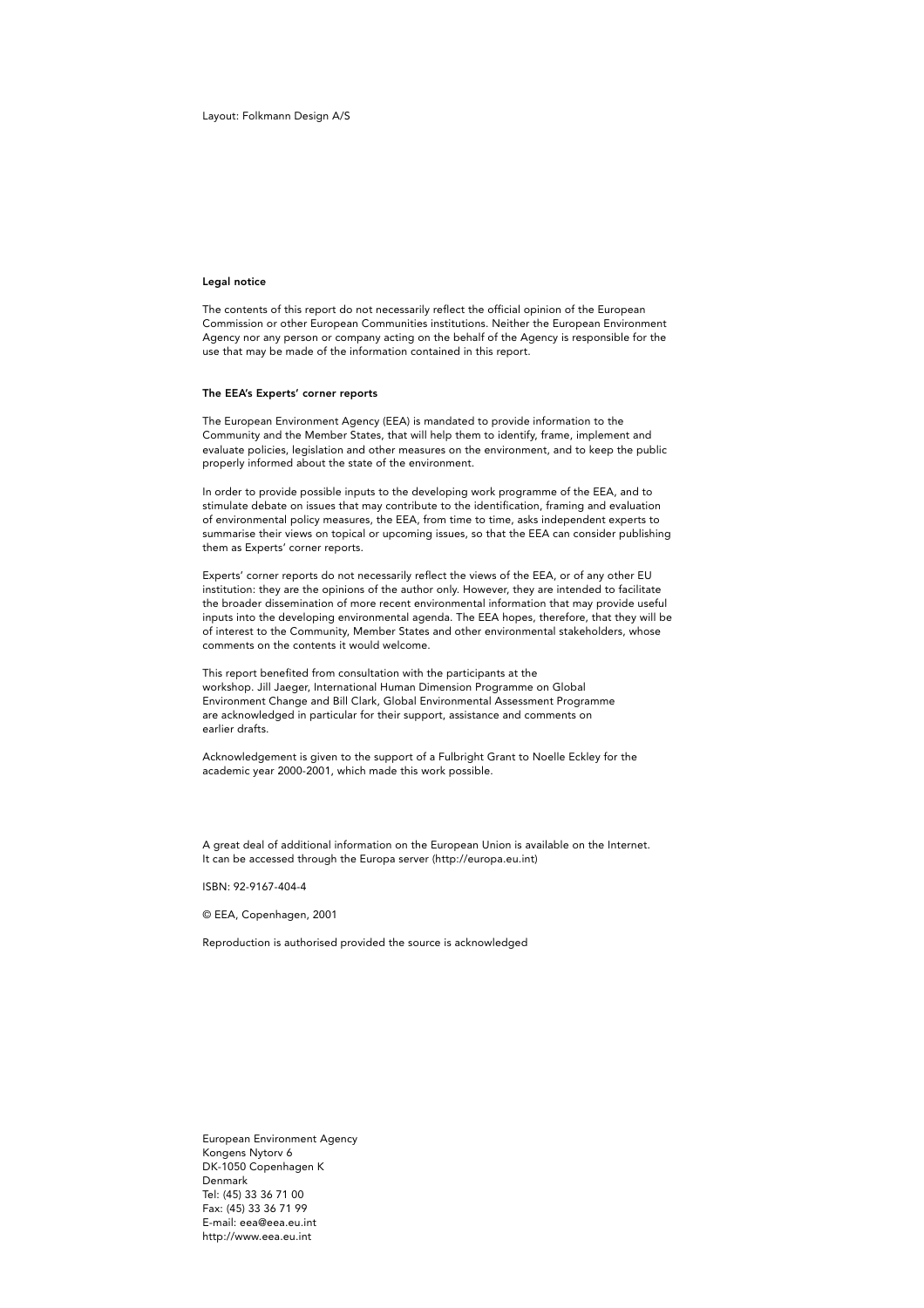### Preface

The Mission of the EEA is to help achieve significant and measurable improvement in Europe's environment through the provision of timely targeted, relevant and reliable information to policymaking agents and the public. But how will we know whether we are achieving this task?

An important first step is to find out what the relevant research community is saying about the effectiveness of the sort of scientific assessment reports that the EEA and others, like the Intergovernmental Panel on Climate Change, produce.

In March of this year the Agency and Harvard University's Global Environment Assessment research programme (GEA) coorganised a workshop on designing effectiveness assessments, with contributions from the European Forum on Integrated Environment Assessment (EFIEA), which is funded under the European Commission's Research Programme. Participants examined case studies, including the EEA's reports on *Europe's Environment at the Turn of the Century* and *Chemicals In Europe: Low Doses. High Stakes?* in the context of the US and EU research results.

This current report, written as an EEA Experts' corner by Noelle Eckley, a Fulbright scholar who shared her experience with us for a year, contains a wealth of insights into the science /policy/stakeholder interface that have been derived from over 30 research papers and from the workshop conclusions. Whilst measuring effectiveness is very difficult, (and researchers have avoided the pitfalls of using just one definition), it seems that those assessment reports that are not perceived by users as credible, salient and legitimate are less effective than those that are. The main design parameters for effective reports concern the participation of partners, clients and stakeholders in the development of the report, the institutional architecture that structures links between scientists, policymakers and the public, and the focus of the report.

There are some rich pickings in this report for the producers and users of assessment reports to consider and digest, particularly those from the Accession countries who need to 'leapfrog' over the sometimes-costly experiences of the EU.

For example, how broad should be the focus of assessment reports? Multi-causality and 'everything connects' supports the broadest possible focus but this can mean a loss of credibility as scientific disciplines at such different stages of maturity as atmospheric physics and scenario analysis are brought together in one assessment. The most effective focus can depend on the question being addressed, but if that is too narrowly focused then important phenomena such as secondary, or spillover, benefits can be lost. A recent assessment of acidification mitigation in Europe, for example, found that its costs were much higher if the spillover effects on climate change mitigation, from reductions in fossil fuel emissions, were not brought into focus. The report notes that decisions on focus involve value choices, which, along with the treatment of uncertainties and other assumptions, should be made explicit in any effective report.

Should assessment reports contain recommendations for action? The participants differed on this with some not wanting to mix science with policy whilst others noted the impossibility of avoiding 'soft policy signalling' if the report was to support the 'framing' of any issue, such as chemicals or climate change. One option that could help improve decision-making is for reports to include the policy options that are under consideration with assessments of their impacts.

 The workshop noted the critical importance of having 'boundary organisations' that can link and be accountable to the different worlds of science and policymaking, which is a task that we at the EEA are trying to perform.

I hope this report will help all those involved in such "boundary" and assessment work to improve their performance. I would like to thank Noelle Eckley for preparing this report; Jill Jaeger and Bill Clarke for their work and cooperation in the March workshop and for supporting this follow up, as well as workshop participants and EEA staff who contributed to this report.

Domingo Jiménez Beltrán Executive Director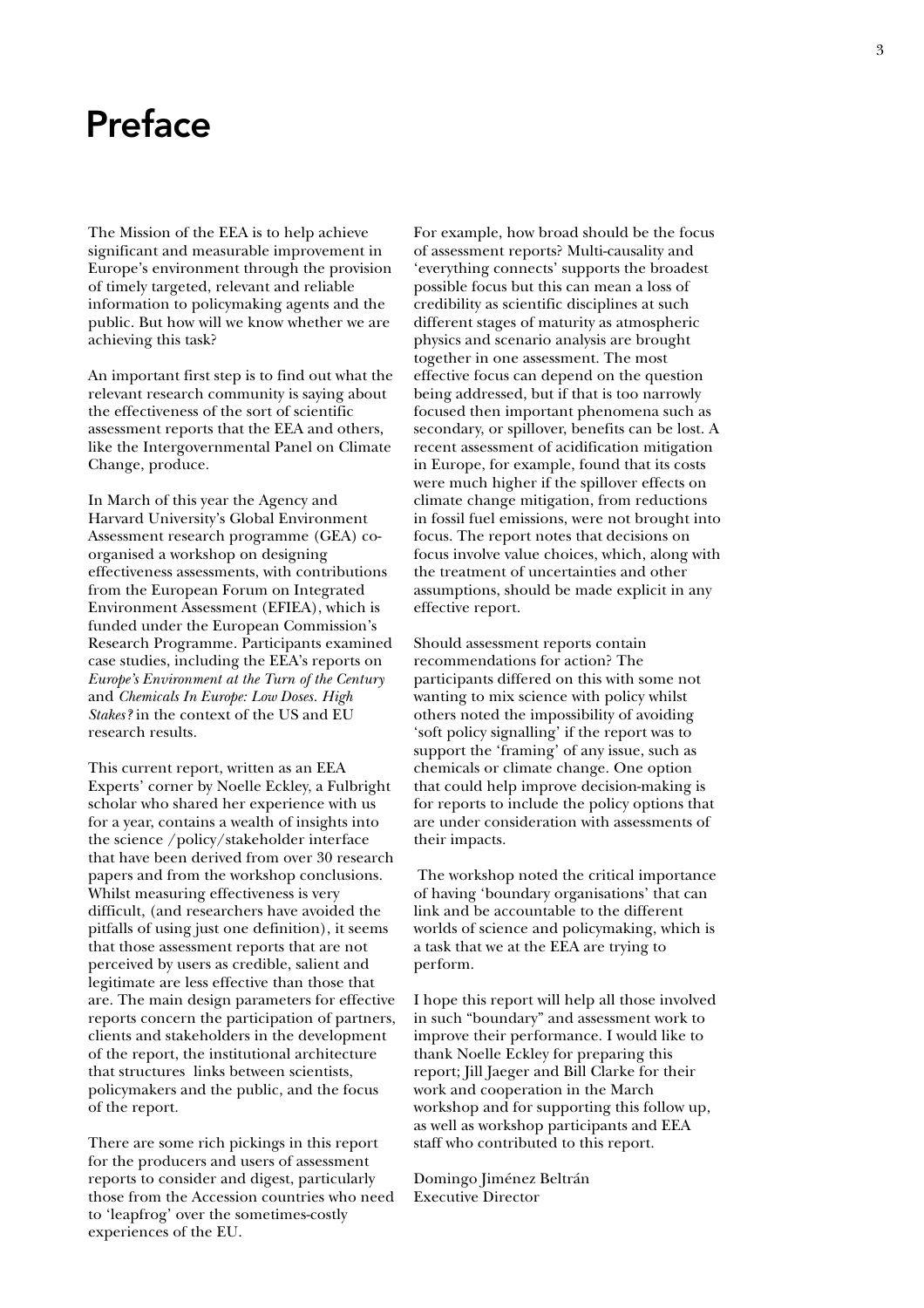# **Contents**

|    | 2. Background: A framework for evaluating assessments 6             |
|----|---------------------------------------------------------------------|
|    |                                                                     |
|    |                                                                     |
| 3. |                                                                     |
|    |                                                                     |
|    |                                                                     |
|    |                                                                     |
|    |                                                                     |
|    | 3.5. Processes and participation changes  13                        |
|    |                                                                     |
|    | 4.1. Conceptualising science and governance  15                     |
|    | 4.2. Science-governance and credibility 15                          |
|    | 4.3. Science-governance and salience  15                            |
|    | 4.4. Science-governance and legitimacy  16                          |
|    | 4.5. Assessment, institutions, and boundary organisations  17       |
| 5. |                                                                     |
|    |                                                                     |
|    |                                                                     |
|    |                                                                     |
|    |                                                                     |
|    | 5.5. Addressing multiple stresses and vulnerability  19             |
|    | 6. Discussion and conclusions: Identification of further issues  21 |
|    |                                                                     |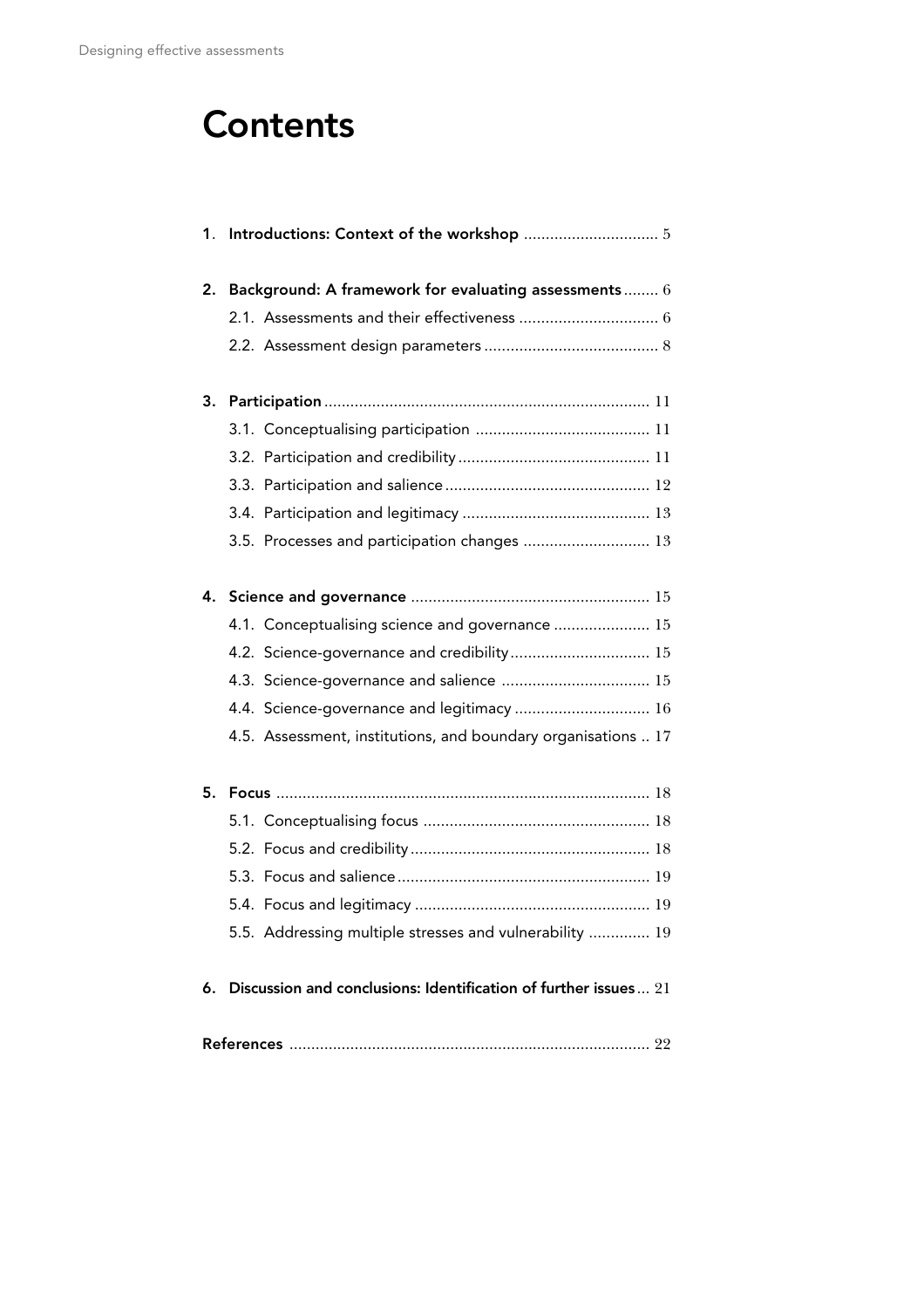## 1. Introduction: Context of the workshop

How can environmental assessments be conducted more effectively? What lessons might those designing environmental assessments learn from the experiences of others? From 1 to 3 March 2001, a group of 30 practitioners and scholars of environmental assessment processes met in Copenhagen to discuss these questions at a workshop entitled 'Designing effective assessments: The role of participation, science and governance, and focus'. The workshop was co-organised by the European Environment Agency (EEA) and the Global Environmental Assessment (GEA) Project, with contributions from the European Forum on Integrated Environmental Assessment (EFIEA).

There has been increasing interest in collecting and analysing the experiences of different assessment processes, in order to determine whether generalisable lessons can be drawn about what sorts of assessment design choices are available and which ones tend to lead to more effective assessments. Over the past five years, the Global Environmental Assessment Project has attempted to address these questions, as part of a broader effort to explore the relationships among science, policy, assessment, and management in societies' efforts to address global environmental change. Understanding the effects and effectiveness of assessment, distinguishing more from less effective assessments, and analysing what makes certain assessments more effective than others have been a central challenge of the GEA Project. Based at Harvard University, the project has engaged an international, interdisciplinary group of researchers, and examined assessments on issues such as climate change, ozone depletion, tropospheric air pollution, biodiversity, and chemicals  $(^1)$ . It has examined over 12 assessment processes from around the world, and this has resulted in over 30 research papers. Over the same period, the EEA has conducted three major comprehensive assessments of Europe's environment and a large number of specific thematic assessments (e.g. European air quality; tropospheric ozone; biodiversity; the Mediterranean; chemicals and the environment; soil; transport and the environment) (2). The EFIEA project,

funded under the European Commission's fifth research framework programme, has operated over a similar period and aims to improve the current practices of integrated environmental assessment (3).

At the workshop, three case studies were considered: air pollution in Europe; the EEA's 1999 'Turn of the century' assessment; and chemicals assessment in Europe (European Environment Agency, 1998). These were discussed in the context of a framework presented by the GEA Project, within which designers of environmental assessments might evaluate the effectiveness of such assessments. The workshop addressed three major themes that were identified by the first four and a half years of GEA research to be critical design choices influencing the credibility, salience, and legitimacy of environmental assessments. These were the issues of participation (who is involved in assessment processes); science and governance (how are assessments conducted, particularly with respect to the interactions between scientific experts and policy-makers); and focus (what is within, or excluded from, the assessment's scope). After presentations of three case studies of assessments, participants discussed the workshop themes in three parallel working group sessions. The following report presents and discusses in detail the discussions of the working groups and the synthesis session on the third day of the workshop, which presented reports from working groups and reactions from practitioners on the three themes.

The report is organised as follows: by way of background, Section 2 provides a framework for evaluating assessments that was used in discussions at the workshop. The following three sections correspond to the three themes of the workshop participation, science and governance, and focus — and present the findings of the working groups on how these 'design' variables influence the effectiveness of assessments. The final section concludes by identifying issues that cut across the three themes, and discussing the ramifications of the workshop's conclusions for those who design environmental assessments.

( 1 ). More information on the Global Environmental Assessment Project, and copies of project discussion papers, are available on its web page (http:// environment.harvard.edu/ gea).

( 2). See http://eea.eu.int. ( 3 ).See http://www.efiea.org.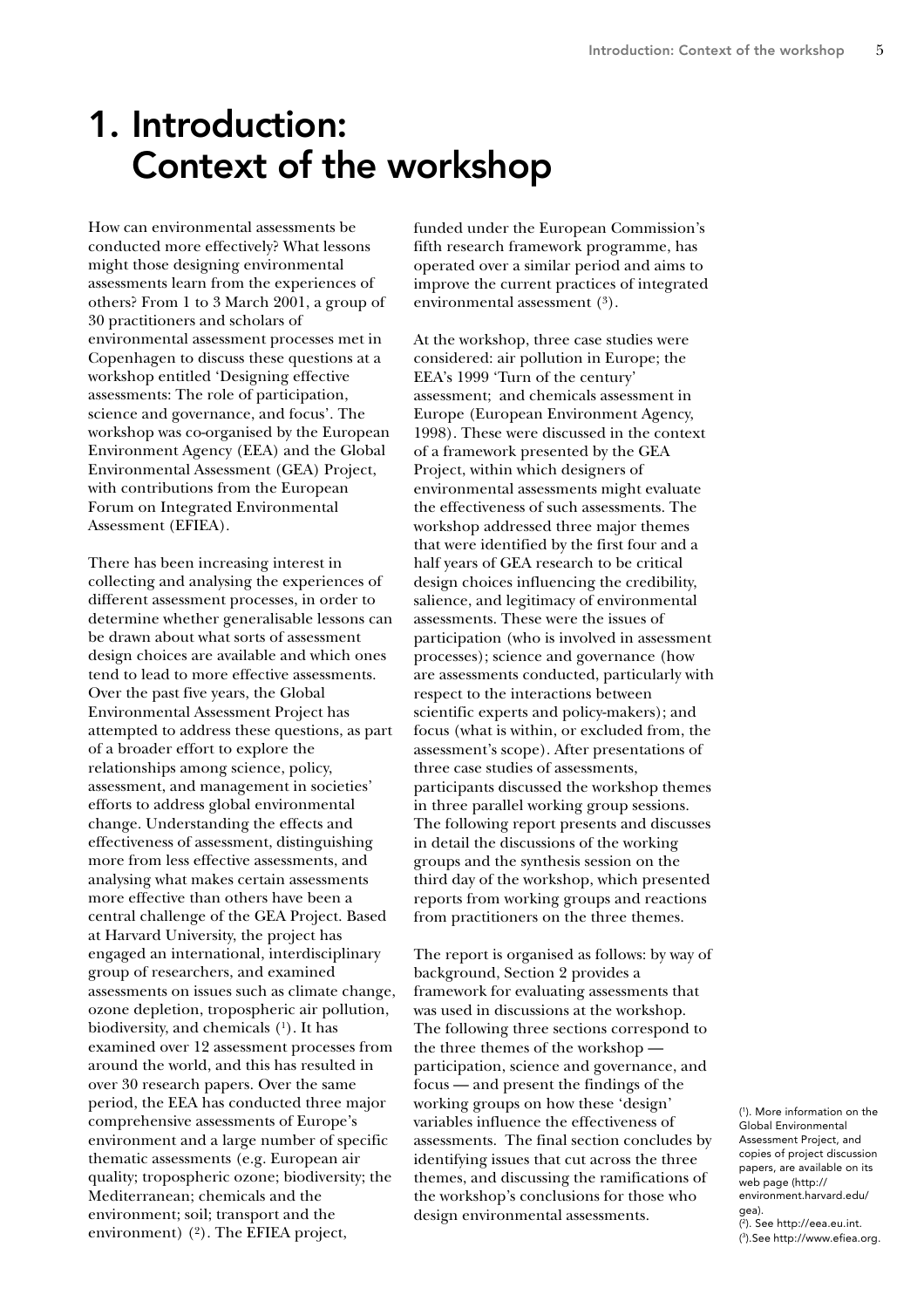## 2. Background: A framework for evaluating assessments

In policy arenas where decisions and issues change over time, and many different things can simultaneously drive the progress of decision-making, it is difficult to identify the impact of any one influence. In the case of information and scientific assessments, this is a particular challenge. However, through its work, the GEA Project has mapped several different ways in which assessments can affect the policy process, and has developed a framework within which assessments and their influence might be better understood.

Scientific assessment processes that seek to inform policy-makers are increasingly common, and are of growing importance in decision-making on environmental issues. The most recent assessment conducted by the Intergovernmental Panel on Climate Change (IPCC) involved over 1 000 scientists in an elaborate process of drafting, reviewing, and communicating scientific findings to a worldwide audience. The European Environment Agency's reports on the European environment collect, analyse, and report data on the state and direction of environmental quality in the entire European region. Models and integrated assessments conducted for the Convention on Long-Range Transboundary Air Pollution (CLRTAP) give feedback to negotiators on policy options. All of these are scientific assessments — they are processes by which scientific or expert information is organised, evaluated, integrated, and presented with the intention of informing decision-making. However, the ways in which different assessments are conducted vary greatly. Some assessments, such as that of the IPCC, are highly formalised processes which involve only expert scientists in defined disciplines. In contrast, other assessments involve scientists and political stakeholders. Where the IPCC process draws clear distinctions between scientists and policymakers, and produces lengthy reports, in others, such as the CLRTAP assessment process, the science–policy distinction is less clear, and the process produces few formal reports. Assessment processes are conducted in different sorts of institutional settings; they define the scope of relevant questions for their analysis; they mobilise certain kinds of expertise; and they interpret findings in particular ways. These differences among

assessment processes reflect different choices by those commissioning and designing scientific assessment processes.

Assessments can have many different impacts on the policy process. Some assessments change the framing of a particular issue for example, whether the climate problem is looked at as one of energy policy or one of vulnerability to climate changes and instability. Assessments can change the terms of a policy debate (e.g. by introducing new policy options), or identify needs for research and development. They can prompt new participants to be concerned about an issue, or change the interests, behaviour, or strategies of participants who are already engaged. Assessments can also influence decision-makers who can enact policies that eventually result in environmental impacts.

The next few subsections present a framework developed by the GEA Project that facilitates discussions about effective assessments, which has proved helpful in evaluating the varying cases and experiences examined by the project and discussed at the Copenhagen workshop.

### 2.1. Assessments and their effectiveness

The idea that assessments should be 'effective' makes intuitive sense; however, in practice, it is difficult to define what, exactly, effectiveness means. What is effective for one party or interest group may not be effective for another. Those analysing assessments can also have different impressions of what is or is not effective. Effectiveness to some might mean cost-effectiveness; to others it might mean whether improvements occurred in the natural environment. Still others might be concerned only with whether an assessment fulfilled political objectives. No definition of effectiveness is primary or exclusive.

The GEA Project has struggled with thequestion of how to evaluate the effectiveness of environmental assessments. On the one hand, it is impossible to pin down a single definition of effectiveness. On the other hand, those involved in processes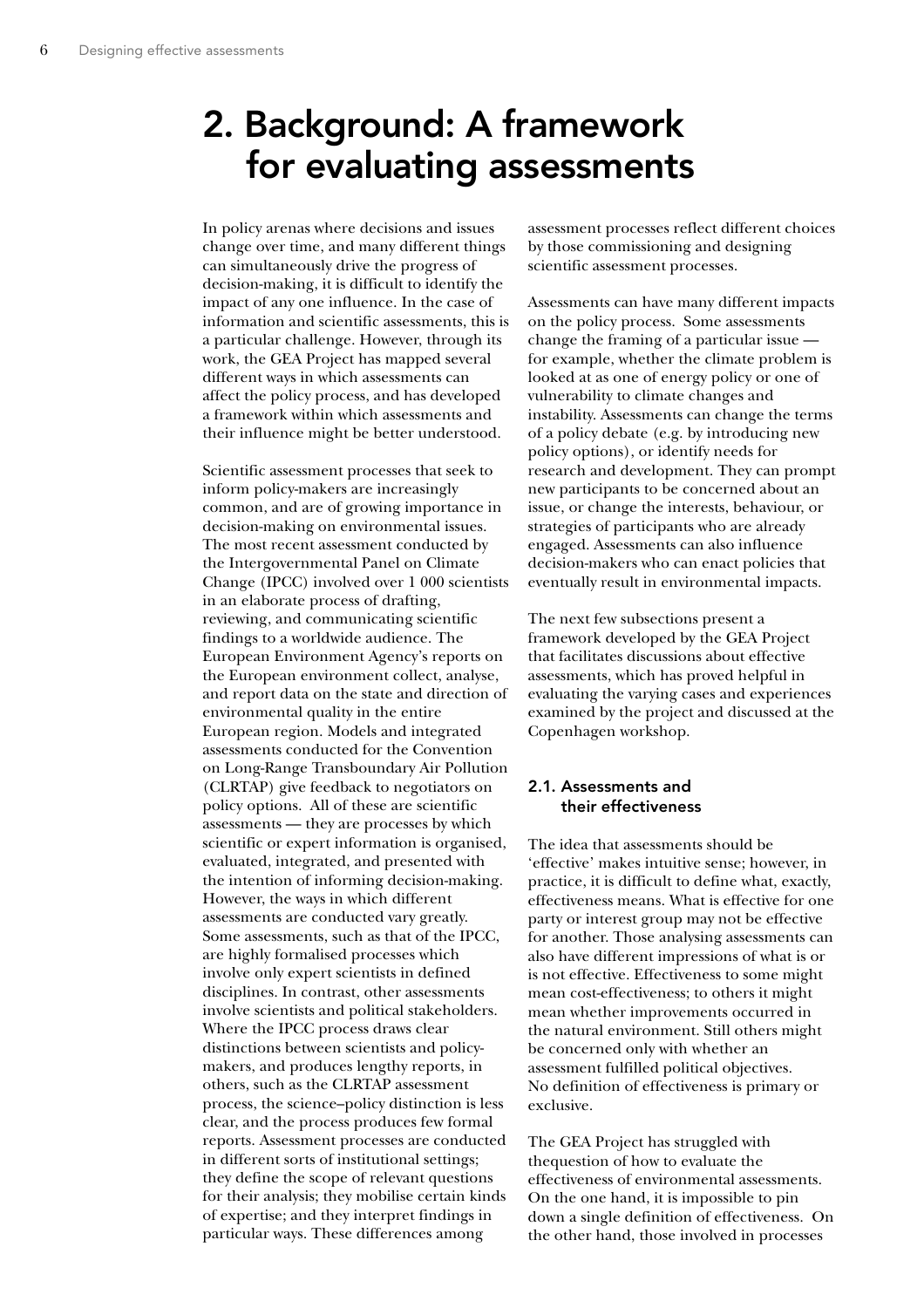of scientific assessment can often identify assessments which they deem particularly effective, as well as those which they feel have been ineffective. The project's research in a variety of areas has looked at a variety of ways to understand assessments' influence on policy. Different definitions of 'effectiveness' have been proposed and used. One way, in particular, in which the GEA Project has conceptualised assessments' influence is by examining their effect on an 'issue domain' such as climate change or long-range air pollution (Clark et al., forthcoming). However, the project has not developed a 'definition' of effectiveness; indeed, it would be nearly impossible to develop one which encompassed the variety of possible effects that assessment might have. It has looked instead to identifying those qualities that make assessment potentially more influential, allowing for the range of influences described above, and with reference to a particular user of the assessment.

One helpful way to tackle the 'effectiveness' question is to look at its opposite — it is often much easier to identify assessments that have been ineffective at influencing policy, and to examine the reasons why they failed. In this way, through examining a broad range of assessments on different environmental issues, the GEA Project has found that the 'pitfalls' for assessments fall into three categories — and, by mapping these pitfalls, has identified three attributes that distinguish what participants consider

more effective assessments from those that are less effective. These attributes are termed by the project 'credibility', 'salience', and 'legitimacy'. An assessment that is viewed as more credible, salient, and legitimate to a particular user, therefore, is more likely to change his or her beliefs, and thus be effective for that user. These terms are explained below.

*Credibility* is intended to reflect the scientific and technical believability of the assessment to a defined user of that assessment, often in the scientific community. More credible assessments have done better at ensuring this sort of technical adequacy. An assessment that lacks credibility, for example, might be challenged by scientists for being based on shoddy methods, for ignoring important empirical evidence or for drawing inappropriate conclusions from the range of available empirical data. One might imagine the conclusions of an assessment being questioned because a user of that assessment believed that a laboratory measurement was in error, a crucial process was omitted in an atmospheric model, or an inappropriate analytical methodology was employed. Criticisms such as these would question the credibility of an assessment. Credibility can be gained based on the process by which the information in the assessment was created, or by the credentials or other characteristics of those producing the assessment. For example, if a user in the scientific community knows that good laboratory practice has been followed, he or she is more

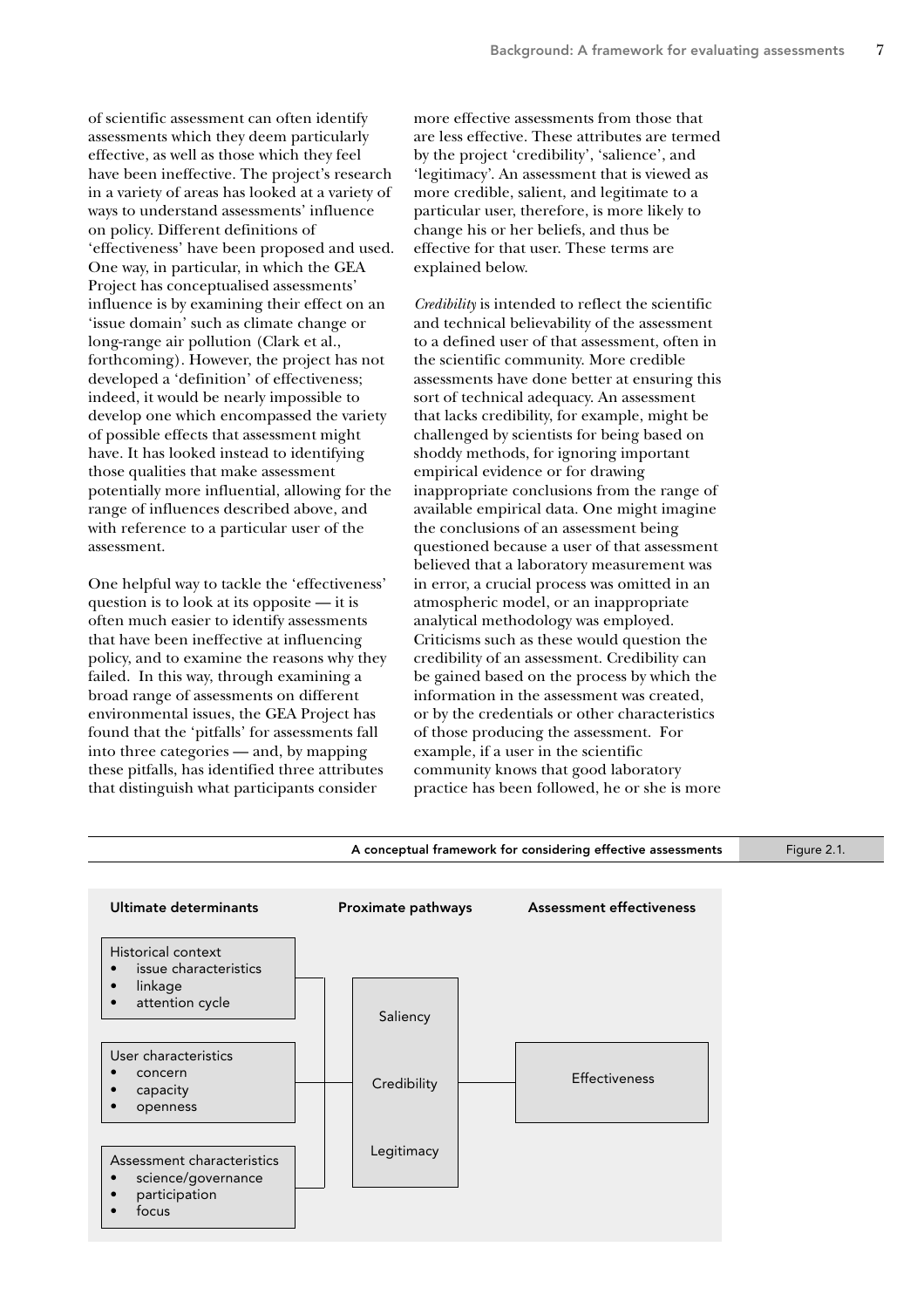likely to attribute credibility to results. If a particular assessment is done by a wellknown, highly regarded scientist, a user might be more likely to consider that assessment credible because of its source.

*Salience* (4), or relevance, is intended to reflect the ability of an assessment to address the particular concerns of a user. An assessment is salient to a user if that user is aware of the assessment, and if that user deems that assessment relevant to current policy or behavioural decisions. One example of an assessment that lacks salience is a process which simply produces a report that remains on a shelf in perpetuity, never referred to nor heard from again. Another example is an assessment that asks questions to which a particular user is not interested in the answers. A user might, for example, commission an assessment about acidification to inform a decision about regulating electricity generation; if the resulting assessment focuses on the mechanisms of pollutant transport, it will likely not be salient to that user.

*Legitimacy* is a measure of the political acceptability or perceived fairness of an assessment to a user. A legitimate assessment process is one which has been conducted in a manner that allows users to be satisfied that their interests have been taken into account, and that the process has been a fair one. Socalled 'global' assessments may be questioned by less powerful countries because they feel their input was not included or that their interests were ignored; this corresponds to a lack of legitimacy. Participants must believe that their interests, concerns, views, and perspectives were included and given appropriate weight and consideration in an assessment if they are to grant the assessment legitimacy.

The project's research has indicated that assessments often fail to be effective for particular users because they are weak with respect to one or more of these attributes; those assessments that users view as more effective, on the other hand, tend to be more credible, salient, and legitimate to them.

( 4 ) From Oxford English Dictionary, Second edition: salience (noun) 2a: the fact, quality or condition of being salient ... b: the quality or fact of being more prominent in a person's awareness or in his memory of past experience; salient (adjective): 5b: standing out from the rest, prominent, conspicuous.

### 2.2. Assessment design parameters

Changing the ways in which an assessment is conducted can have significant effects on its credibility, salience, and legitimacy to particular users — and, thus, to its

effectiveness. Sometimes, these attributes reinforce each other: for example, an effort to increase legitimacy by taking into account the concerns of a particular stakeholder group may also have the effect of increasing an assessment's salience to those in that group. Sometimes, they can conflict: an effort to ensure legitimacy by including a broad range of interests may lead to the perception that scientific credibility was compromised. It is these sorts of trade-offs often the result of decisions to design assessments in particular ways — that the project has explored in its research, and that were explored in more detail at the Copenhagen workshop.

The three themes selected for discussion at the workshop — participation, science and governance, and focus — represent three areas in which project research has found that design choices were particularly important. These three categories of assessment design have significant influences on the credibility, salience, and legitimacy of assessments to users, and often involve tradeoffs among the three attributes. Of course, there are other influences on salience, credibility, and legitimacy, not all of which are design choices. Other influences include the historical context of the assessment, and the characteristics of the assessment's intended user. An assessment's historical context includes the characteristics of the issue area and its position on policy agendas (including its possible linkage to other issues of concern to decision-makers). Characteristics of the user include whether they are interested in the issue and/or the assessment, their capacity to understand and process an assessment's results, and their openness to different sources of advice (including other assessments of the same issue). Figure 2.1 summarises the framework for analysis, highlighting the design choices examined at the workshop and their pathways to influencing effectiveness.

Within the three case studies presented at the workshop, practitioners were asked to address focused questions and illustrate how design choices are made in that assessment or issue area. The questions posed to the workshop are listed below, and explained by reference to some of the design choices made in the assessment case studies introduced at the workshop.

*Participation:* How do decisions about who participates, and with what capacities, in both the framing and production of an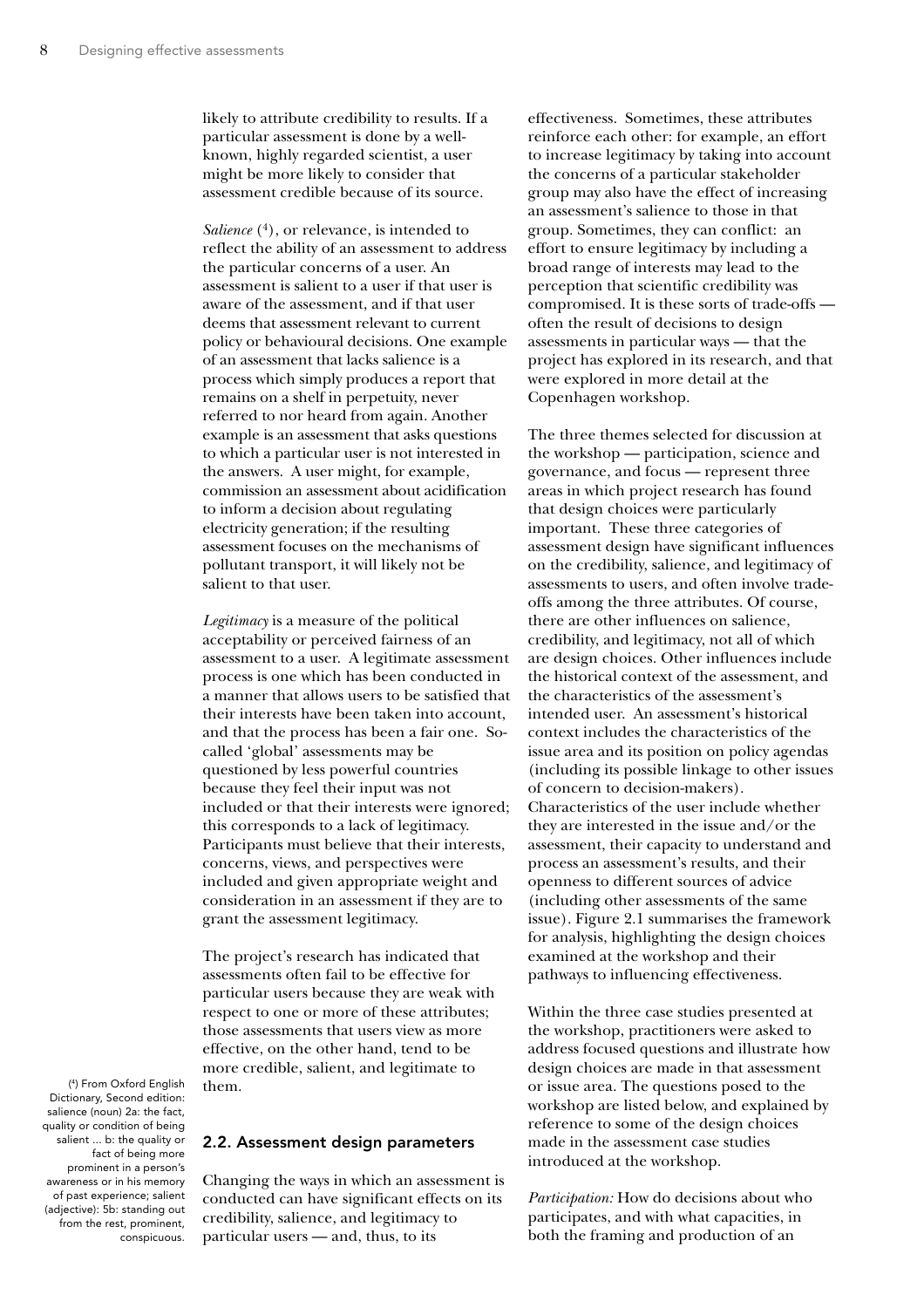assessment affect the trade-off among its credibility, legitimacy and salience?

Who participates in an assessment can have significant effects on an assessment's credibility, legitimacy, and salience. Participation in assessment can be structured in different ways. For example, an assessment can be conducted with participation from interest groups and stakeholders. Scientific participation can include scientists from different disciplines, and exclude others. Certain interest groups might be represented, and others might not participate. Also, different user communities might be better represented than others. Participants bring different capacities to the table — variations in capacity to devote time and resources to the assessment itself, or in the ability of the participant to add substantively to the debate.

In the case of chemicals assessment in Europe, chemicals risk assessments include only the European Commission and European Chemicals Bureau, Member States, and industry. Participation does not include non-governmental organisations (NGOs), the public, or academia. In the European Environment Agency's 'Turn of the century' assessment, there was little involvement with the non-government sector. In the Convention on Long-Range Transboundary Air Pollution and the 'Clean air for Europe' (CAFE) programme, the two initiatives examined in the European air pollution case study, stakeholders are involved in the assessment process. In the 'Turn of the century' assessment, the EEA focused on cooperation with the European Commission, as opposed to Member States. This made it salient to the European Commission, but had unforeseen effects on the way the report was received by Member States.

*Science and governance:* How does the institutional architecture of the assessment affect the relationships (a) between policyusers and scientific experts, and the trade-off among salience, credibility, and legitimacy, and (b) between politicians and the public, so as to maximise well-founded public trust in science and governance?

Managing the interactions between policyusers and scientific experts is a significant challenge for any assessment effort that seeks to communicate scientific findings in ways that are useful for decision-makers. These interactions take place in different

institutional settings: some of these are formal organisations; others are more informal sets of rules and procedures. The interface between science and policy is often an unclear, shifting one, not a clear boundary. Some analysts have observed that this interface and the categories of science and policy themselves are often negotiated and constructed as part of assessment efforts, and that there is indeed no non-arbitrary 'boundary' .

There are several models of science–policy interaction, and institutional settings, upon which assessment designers can draw. Institutions can be set up to facilitate a wide range of such interactions. On the one hand, an assessment process might decide to insulate a group of scientists from any interaction with policy-makers until a commissioned assessment has been completed and peer reviewed (e.g. IPCC or US National Academy of Science studies). This might serve to increase the scientific credibility of such an assessment; however, its salience may suffer, because the questions that continue to be of interest to scientists might no longer be relevant to policy decisions. On the other hand, an assessment might be conducted entirely through political negotiation — which might increase its legitimacy to different stakeholders, whose interests have been negotiated, but harm its credibility to the scientific community.

Of course, most assessments fall somewhere in between those two extremes. In the case of the 'Turn of the century' report, the EEA attempted to establish its salience and trust by setting up a steering committee with the European Commission. In CLRTAP assessments, the borders between scientific and political decisions are diffuse. These decisions on how to construct the institutional architecture of an assessment process can have significant ramifications on how this communication occurs, its results for the assessment's relevance or salience, and the perceived independence of the experts (and, often connected, the assessment's credibility).

*Focus: How can assessments be broad enough to reflect interconnected reality, yet focused enough to be effective?*

Those designing assessments can choose to focus on a range of different issues. An assessment in the area of climate change, for example, might be focused broadly on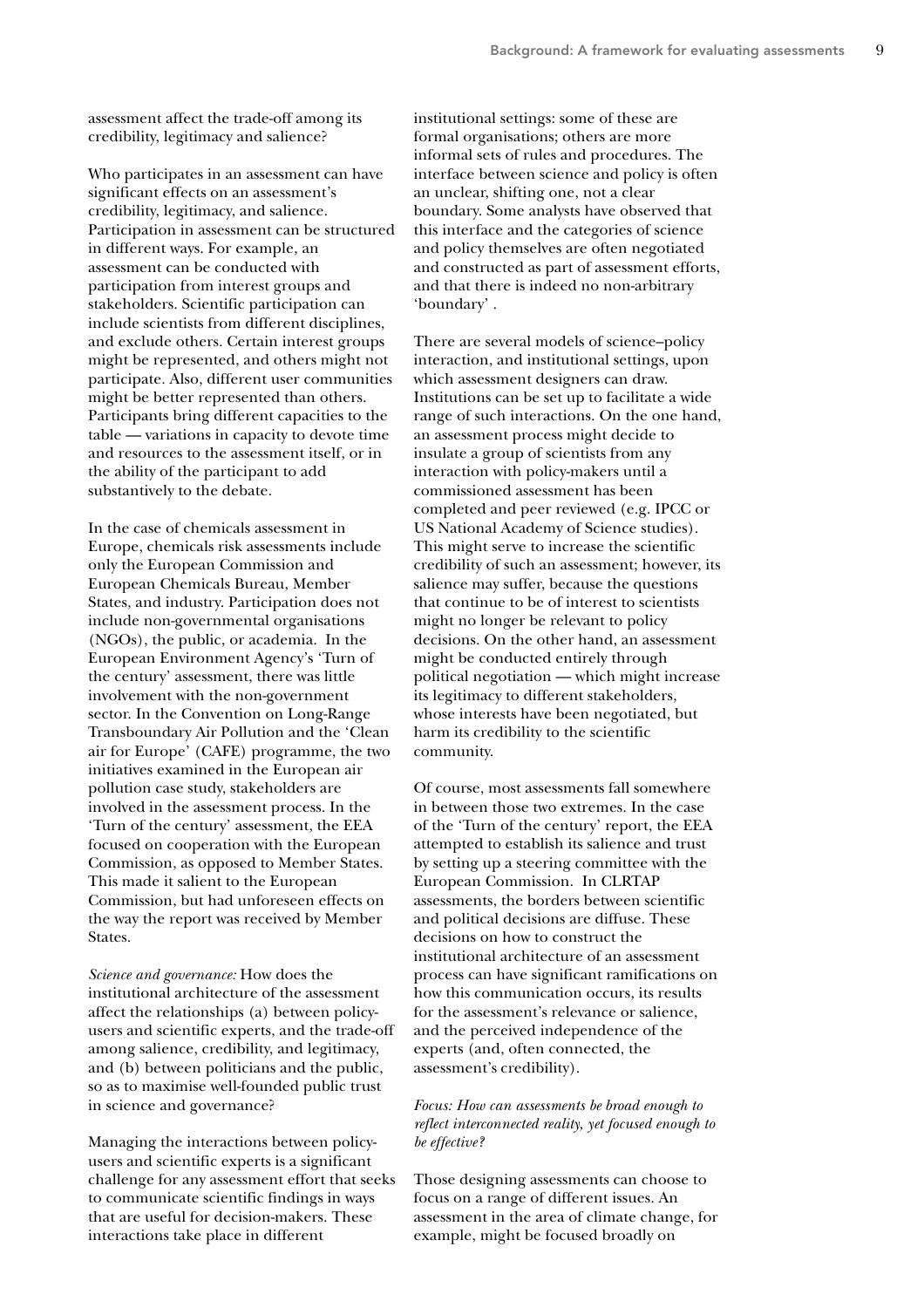emissions, atmospheric concentrations, and impacts, or might be focused quite narrowly on methane emissions from agriculture. More broadly focused assessments can be multidisciplinary, address very complex environmental issues, and/or involve scientists and decision-makers from a variety of backgrounds. Technology assessments are often very narrowly focused — analysing, for example, different methods of reducing pollutant emissions from power generation. How narrowly to focus an assessment — what to bring in, what to leave out, and how the issue is framed — often derives from the work of those doing assessments. Some consensus-based assessments choose to leave out issues where there cannot be agreement; other assessments might make their scope as wide as possible. Among other effects, a broader scope can encourage more communities to take an interest in an emerging issue.

Risk assessments of chemicals are focused narrowly — they usually address only one chemical or a group of very closely related substance. On the other hand, the EEA's 'Turn of the century' report incorporates chapters on such varied topics as air pollution, soil degradation, economic development, greenhouse gases, and ozonedepleting substances. Assessment models used in CLRTAP negotiations have been developed over the past 20 years to take into account the influences of multiple pollutants and multiple effects, and to incorporate costs of relevant control measures.

The following three sections look in more detail at the three workshop themes. They share a common structure — first introducing the issue and ways to understand the different design choices involved (Subsection 1), then looking at the ways these choices influence credibility, salience, and legitimacy (Subsections 2, 3, and 4), and, finally, addressing one or more cross-cutting themes and/or complicating factors (Subsection 5).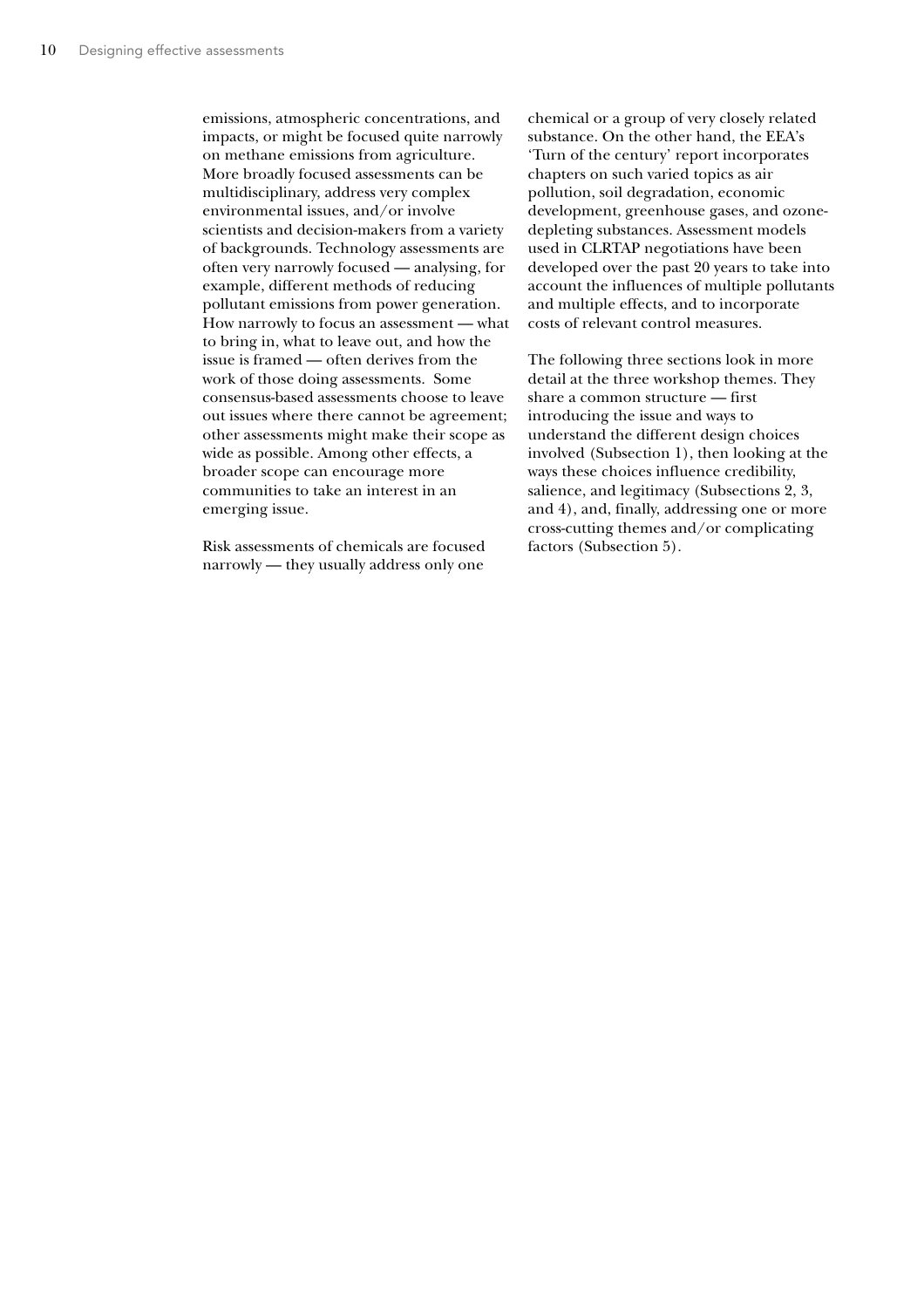## 3. Participation

### 3.1. Conceptualising participation

Participation can serve several different functions in assessment processes. Examination of different assessments has shown that people and organisations participate in assessment for very different reasons. Some participants engage in assessment processes because they are committed to the development of a particular issue domain. Others participate because they want to enhance the reputation of their organisations. Still others might have an interest in promoting a particular assessment outcome or policy option. Participation can involve both stakeholders and interests and different fields of expertise. How and why participants choose to engage in assessment processes can have a variety of effects, and often bring credibility, legitimacy, and salience into conflict.

Discussions about participation confirmed a number of important insights during the workshop. Experiences discussed challenged the assumption of many assessment designers that more participation is always better — in assessments, it is not always 'the more, the merrier'. Participation was seen to influence all three attributes of more effective assessments — credibility, salience and legitimacy.

Participants (and potential participants) in assessment processes can helpfully be grouped into four separate categories. These categories are as follows.

- *Partners:* These are people or groups involved in the production of the assessment. For example, in the 'Turn of the century' assessment, the Euro pean Environment Agency and its topic centres fall into this category.
- *Clients:* They are the assessment's intended audience of users. The European Commission is the primary client for many of the European Environment Agency's reports, including the 'Turn of the century' report.
- *Stakeholders*: While they are not partners or clients, stakeholders include anyone who has an interest in

the outcome of an assessment. Envi ronmental NGOs are stakeholders in European chemicals assessments.

• *Other users:* Those other than clients who use assessment results fall into this category. While they make use of the assessment, they do not have influence on its production. They could include academics, researchers, and consult ants, among others.

Of these groups, partners, clients, and stakeholders may be involved in the design and conducting of the assessment. Their participation can take different forms, and can occur at different stages of an assessment process. If one pictures an assessment as a 100 metre sprint, strategies and techniques are quite different depending on whether one is in the first 5 metres, the last 5 metres, or in the middle. Likewise, the effect of participation in assessment processes is highly dependent on the stage the assessment process is in.

Whether partners, clients, and/or users have the capacity to participate as envisioned in environmental assessment is a critical issue. 'Capacity' can be scientific (whether a participant with sufficient expertise is available to attend meetings and interpret technical material), administrative (if sufficient organisational frameworks exist to process information and requests in a timely manner), or financial (the availability of funding for travel costs, salaries, or staff support). In the following sections, the ways in which capacity affects the three determinants of effectiveness are described in turn.

### 3.2. Participation and credibility

The choice of who participates in an assessment can have a significant influence on its credibility to the scientific community. One important issue involves whether a scientific assessment is conducted by scientists accountable to governments only, or by scientists participating in their individual capacities. (Of course, these are two possibilities among many. Scientists could participate in assessments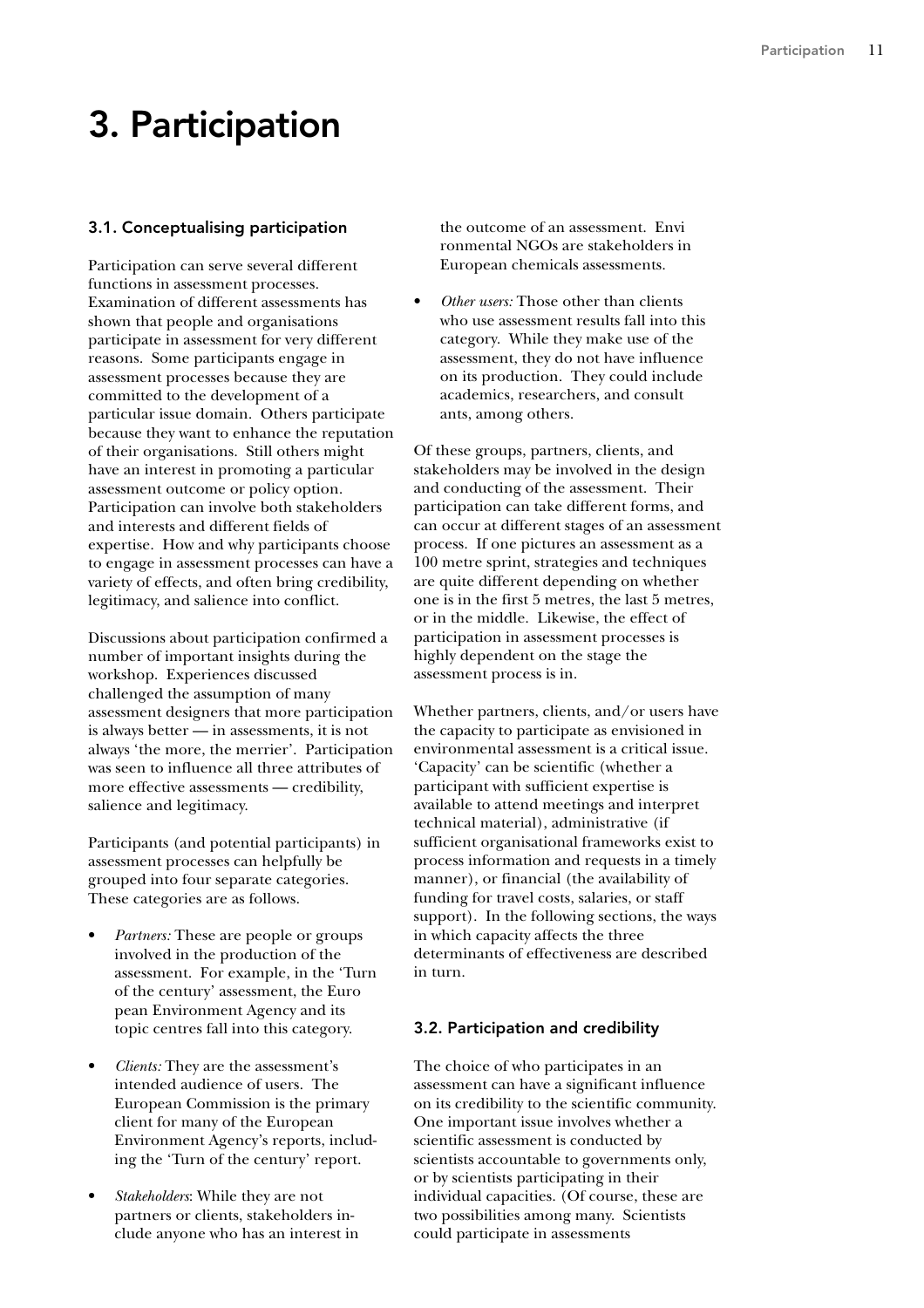representing industry or non-governmental organisations as well, and an assessment process could include these participants as well as others.) These two examples, however, are illustrative.

Where scientists participate in their individual capacities, credibility is likely to benefit, especially among the scientific community. One example is the International Whaling Commission — when this forum was opened to independent scientists, the procedure and agenda changed. In the issue area of climate change, where the issue is particularly contested, the credibility of the Intergovernmental Panel on Climate Change benefited from having an exhaustive peer-review process that involved thousands of scientists participating in their individual capacities.

This sort of scientific participation can have significant drawbacks, however. One complication, in particular, is that it can increase controversy within the assessment process — controversy that may not focus on important issues for policy-makers. Increasing credibility in this way can have costs to salience, because questions important to scientists may not be those important to others who are interested in the issue (including the intended users of the assessment). Stakeholders may question whether an assessment conducted by scientists accountable to only their own professional communities took into account their views and circumstances. For example, the first round of the IPCC process ran into similar sorts of legitimacy-based criticisms.

Balancing these trade-offs requires consideration of the details of the issue at hand. In some cases, such as the CLRTAP negotiations, scientists who represent governments (and who often work in regulatory agencies) do have credibility in that context. For some issues, it may be only important to be credible enough for decisions to be taken. These are often the less controversial issues; whereas highly controversial issues, such as climate change, require a higher threshold of credibility. An CLRTAP-like participation system would likely not have been viewed as credible in the climate change area. Similarly, an IPCC-like system would have been too cumbersome, and promoted unnecessary controversy, in an issue area that has been regularly addressed for more than 20 years, as in the case of European air pollution.

### 3.3. Participation and salience

In the planning stages of the assessment, encouraging the participation of individuals and groups to whom the assessment is designed to be salient may be helpful. Experience suggests that if participants are engaged in the planning stages of an assessment — in the 'first 5 metres' of the assessment process — this will improve the likelihood that the assessment asks questions relevant to them. Such participants could include users in the policy-making community or interest groups such as NGOs. One example of this is the EEA's coordination with the European Commission in planning the 'Turn of the century' report. Following this strategy often requires close attention to the process that is used in the assessment to ensure that it retains its credibility.

Similarly, participation in the 'last 5 metres' can be critical to salience as well. Important forms of participation can occur even after an assessment (or an assessment product such as a report) has been completed. For example, users can participate in simulation exercises, query database systems, or use models. One example of an assessment that involves users in this way is the International Institute for Applied Systems Analysis (IIASA) RAINS (Regional Acidification Information and Simulation) model. Report-style assessments might promote this quality by making authors available for presentations and answering questions after a report is published. New technology is increasingly offering opportunities for such interactivity. The ability of an assessment to respond in a targeted way to specific questions posed by the user clearly has positive implications for the assessment's salience.

The sort of participation required to influence an assessment's salience is quite substantive. Experience has shown that a user's simply 'sitting and listening' in an assessment process is not enough for it to become salient to that user. Research on the use of IPCC assessments in India has shown that these assessments have not succeeded in being useful to decision-makers there. In global chemicals negotiations, country representatives were more likely to consider salient those assessments in which they had participated substantively .

Many participants do not have the capacity for such substantive engagement; if an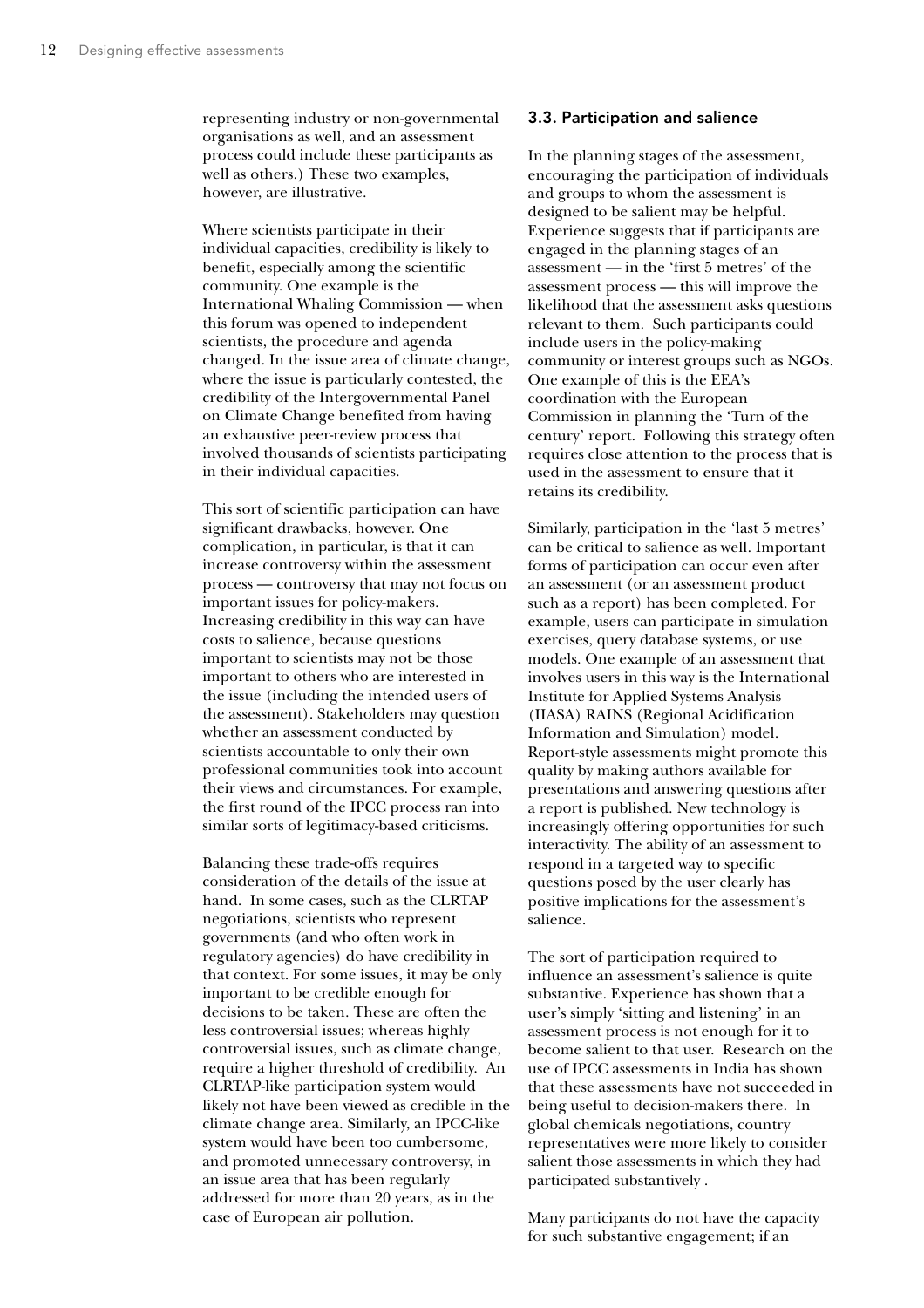assessment is to be salient to them, capacitybuilding efforts must pay attention to ensuring the ability to participate actively. Merely providing funding to participate in a meeting and covering travel costs are not adequate for this purpose; substantive participation requires training, expertise, and administrative capacity as well as the ability to devote time to the assessment.

Encouraging such broad-based, substantive participation in assessments in order to increase salience also has its trade-offs. Specifically, a process that includes users and stakeholders, who often have clearly defined interests in the assessment's outcome, risks harming its credibility. The process could be perceived as 'politicised', threatening users' and others' perceptions of its technical quality.

### 3.4. Participation and legitimacy

In addition to helping to ensure salience, participation in the 'first 5 metres' of an assessment process can benefit an assessment's legitimacy. Those individuals and groups who participate in the planning stages of an assessment are more likely to perceive the process as fair, and one that takes into account their interests and viewpoints.

Research and experience in this area have suggested that the degree of substantive participation required for an assessment to be legitimate to parties is significantly less than that required for salience. In several cases, participation 'on paper' has seemed to suffice for a process to be legitimate to a party; that is, merely being included as an author (without much substantive input), or attending a meeting where an assessment was conducted or approved. This prompted one participant in the workshop to hypothesise that that process might be more important to assessment than content.

Simple representation, or ensuring that one's voice is heard, seems to have helped a number of assessment processes gain legitimacy. In the IPCC assessment reports, legitimacy to developing countries was increased when scientists from developing countries were included as co-authors of all the chapters — even if some of them did not actively shape the content of their chapters. Many assessments conducted by international organisations achieve legitimacy by being approved by these fully representative institutions. For example, the 'blue book' assessments issued in the ozone

process under the auspices of the World Meteorological Organisation (WMO) and the United Nations Environment Programme (UNEP), among others, were legitimate to parties involved in the global negotiations, despite the fact that they were conducted by scientists primarily from the United States and the United Kingdom (5). Because they were reviewed and came out under the authority of these international organisations, they achieved a legitimacy that a report from only the United States or the United Kingdom would not have.

Representation, however, is a tricky concept. It can be difficult to decide who is the best person or group to represent a certain point of view, or to represent the public at large. In international organisations, participation is most often based on country representation, with non-governmental organisations admitted as observers. It is common practice in US environmental decision-making processes to make special efforts to balance the input of industry and non-governmental organisations in regulatory appraisal. It is also difficult to decide who represents the public at large. Is it non-governmental organisations which have a broad membership or elected parliamentarians? Because the structure of most assessment processes favours the participation of organised interests, the voice of the 'public' — whatever that term may mean — is not often heard in these processes.

As was discussed in the previous section, increasing participation in order to gain legitimacy can also have negative implications for an assessment's credibility, if the process is perceived as too 'politicised'. If a process emphasises representation of a broad variety of individuals and groups, this may be done at the expense of facilitating substantive participation of a smaller subset of them, risking less salience. This can often be a resource-limited trade-off as well. Additionally, representative, legitimate, broad processes can take a lot of time and can often promote significant controversy. Therefore, a process designed to maximise legitimacy may dissolve into adversarial arguments and prevent an assessment from being completed.

### 3.5. Processes and participation changes

Balancing credibility, legitimacy, and salience in designing assessment processes depends very much on the issue at hand and

( 5). The blue books had the following sponsors: National Aeronautics and Space Administration; Federal Aviation Administration; National Oceanographic and Atmospheric Administration; United Nations Environment Programme; World Meteorological Organisation; European Commission; and German Federal Ministry of Research and Technology.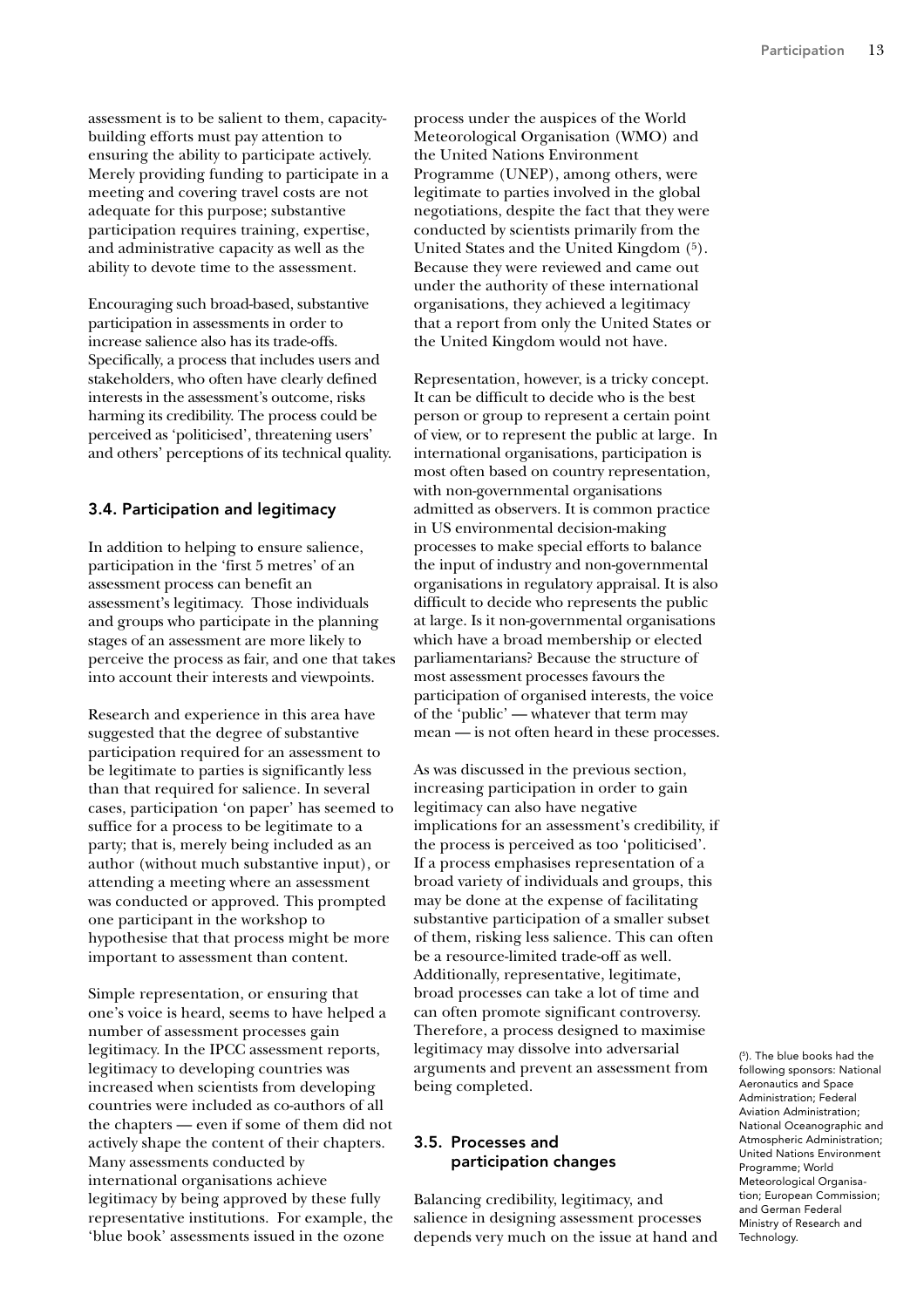the goals of a particular assessment. Complications arise, however, because these issue processes are dynamic. Sometimes, new groups, with new issue frames, emerge in an assessment process; when participation in the issue area changes, the type of participation in relevant assessments often must change as well. An example of this comes from research into the transformation of the climate change issue from a concern of a small group of scientists urging policy attention to a full-blown international negotiation. Assessments done by small groups of experts in the former situation would not be legitimate once the issue had been transformed, because countries and interests brought into the debate had not been included in previous assessments. The IPCC process, in contrast, has a more transparent, representative character, and emerged in the transformed issue arena.

Another sort of participation change occurs when issues previously assessed or dealt with on a regional level become global concerns. Many issues are pushed onto the global

agenda by one or more parties with an interest in the outcome, and early assessments are often carried out by individual nations with particular expertise. In the global ozone negotiations, state-of-the-art science had already been collected by individual parties, and the challenge was to use this information successfully in a global forum; this was achieved by the issuance of reports under international auspices. The addition of parties was also relevant for the issue of persistent organic pollutants — the issue was pushed by Canada, and was subject to a regional agreement in Europe and North America before global negotiations began. In this case, participation strategies were able to address concerns of legitimacy in using results of the regional assessment process when additional participants were added, but these assessments were not salient to those who did not participate substantively in their production. These cases represent further challenges, but also further support, for the linkages detailed above between participation in assessment processes and their credibility, salience, and legitimacy to users.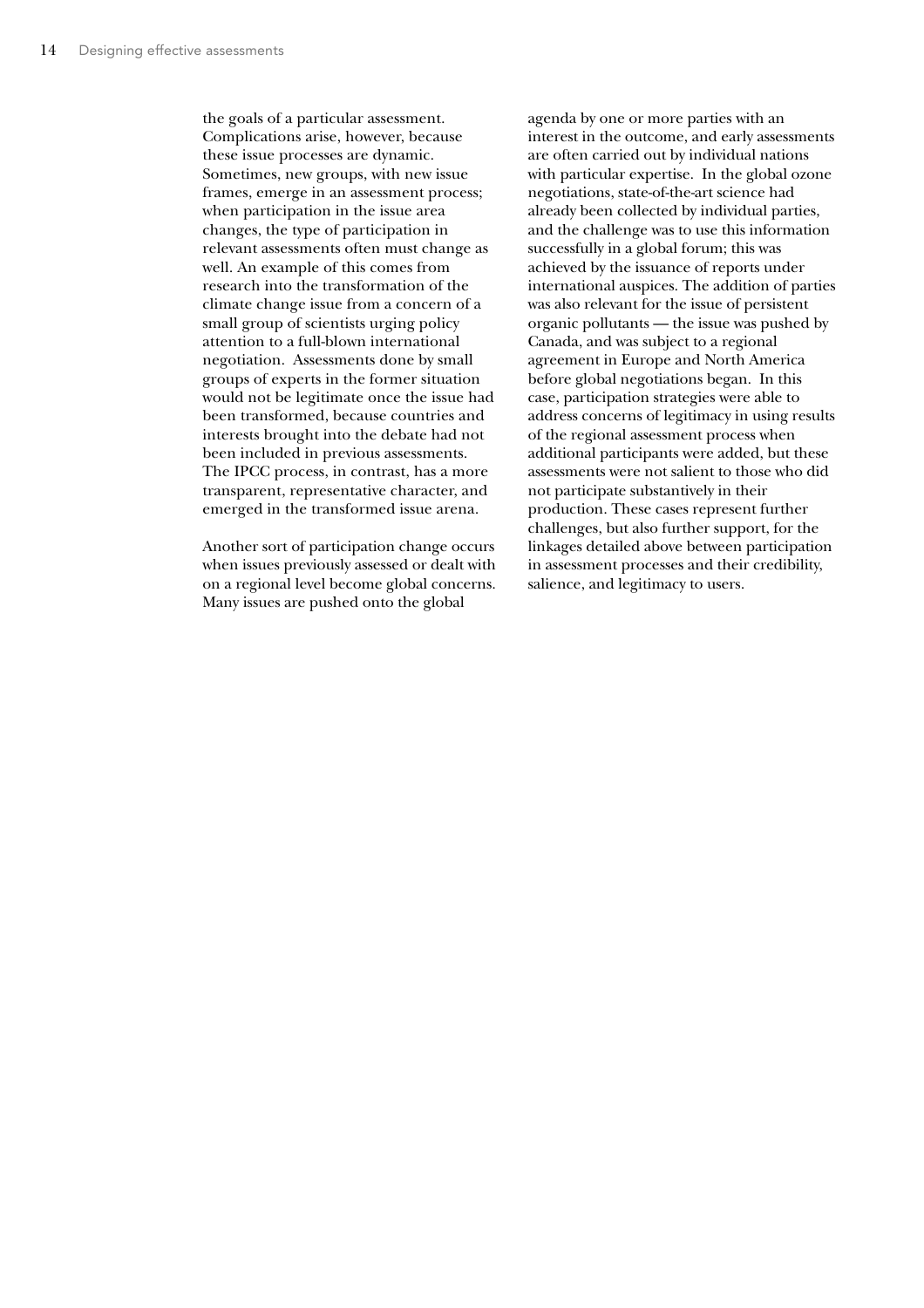### 4. Science and governance

### 4.1. Conceptualising science and governance

Managing interactions between scientific experts and policy-makers (and their representatives) is a challenge that faces most environmental assessment processes. Assessments are carried out in institutions and organisations, which have different mandates, institutional structures, and rules. The fit of assessments to institutions depends on the state of the issue at hand (e.g. the level of political contestation about the issue, or the maturity of the science), the history of previous assessments, and the scope of the assessment (especially whether or not it includes policy recommendations). There are many different types of assessment as well some of which fit better into particular institutions. Assessments, and the institutions within which they are conducted, can be accountable to various groups (e.g. to policymakers, to the scientific community, or to both simultaneously). The institutions in which assessments are conducted, and the interactions between expertise and decisionmaking authority, can influence an assessment's credibility, salience, and legitimacy.

### 4.2. Science-governance and credibility

Whether assessments and the institutions in which they may take place are accountable to the scientific community, and the ways in which scientists interact with policy, affects the credibility of an assessment. Assessments that are primarily accountable to the scientific community are more likely to pay attention to ensuring credibility. An example of this is the assessments conducted by the US National Academy of Sciences. Scientists participating in these assessments respond primarily to incentives and criticisms from the scientific community, and policy-makers are not allowed under institutional rules to influence the proceedings, after providing a mandate for the assessment.

On the other hand, institutions primarily accountable to policy-makers — who have less of an incentive to ensure that their conclusions are extremely credible to scientists — have run into problems when

their assessments are criticised on the basis of their credibility to the scientific community. Assessments intended more as decision tools rather than state-of-the-art scientific statements may have their credibility severely questioned, if they are examined relative to the standards of the latter. Which institution is chosen to conduct an assessment can depend on the maturity of the scientific field — fields that are relatively mature and less scientifically controversial may be more appropriate for institutions accountable to policy-makers. Decision-makers seeking assessments in issue areas characterised by a significant amount of scientific controversy may be wise to commission assessments from institutions accountable to the scientific community, to minimise credibility concerns.

Assessments conducted in those institutions primarily accountable to the scientific community, however, may increase their credibility at the expense of their salience and/or legitimacy. Scientists are likely to ask and answer questions that are interesting to them, rather than those interesting to policymakers. Also, accountability primarily to the scientific community means that there is no incentive or advantage to take into account other interests and viewpoints. One example of this is the early IPCC reports, which are discussed above.

### 4.3. Science-governance and salience

While assessments accountable to scientists tend to pay more attention to credibility concerns, assessments primarily accountable to policy advocates are more likely to pay attention to ensuring salience to the needs of those policy-makers. Examples of such institutions include the now-defunct US Office of Technology Assessment, which served the US Congress with scientific assessments relevant to ongoing policy issues, and assessments requested by the European Commission. However, such assessments, which are focused on being salient to policy actors, might, as noted above, face severe challenges in establishing credibility to other actors, particularly to academic scientists.

The decision about which institution will produce a more salient assessment result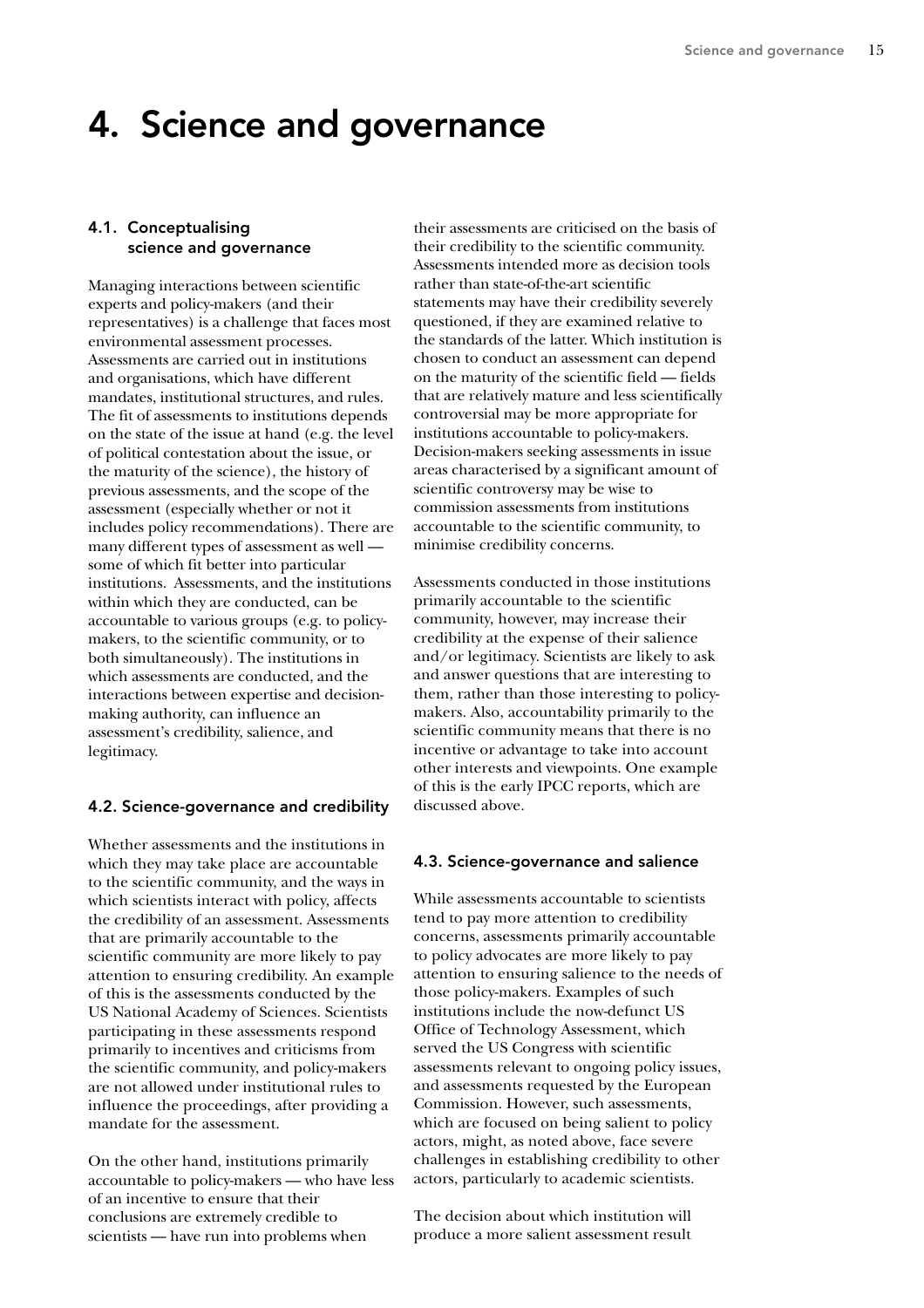depends as well on the timing of an assessment with respect to 'windows of opportunity' in the policy community; this is also connected to the type of assessment to be conducted. The institution best suited to conduct assessment of a problem in the early stages of formulation is most often not the same institution most prepared to conduct a salient assessment of policy options. Such institutional choices must take into account the goals of the assessment, as well as the interests of the intended users.

Assessment processes that encourage iterative communication between scientific experts and policy-makers can increase salience, by ensuring that scientists continue to ask and answer the questions of interest to decision-makers. In the CLRTAP assessments, such procedures are routine to the extent that it is even often hard to tell who is participating as a policy-maker and who as a scientist. This iterative communication process helps to ensure the assessment's salience. Such iterative assessment processes, as well as those which are structured as continuing, progressively improving assessments of the same issue, are often among the most effective. In particular, planned iteration can offer the security that issues can be revisited, or decisions can be taken at a later date, when they would otherwise pose serious challenges to short-term or one-time assessments, especially those that aim to produce a consensus report. This has been the case in the CLRTAP assessment process, where areas in which science was not yet fully mature have been assessed and addressed in later protocols.

In an effort to increase salience, some assessments decide to include explicit policy recommendations. Experience shows that including policy recommendations in a scientific assessment can be dangerous many otherwise successful assessments have run into problems because of the inclusion of particular policy recommendations or objectives. In particular, the consequences of including policy recommendations in an assessment that is primarily accountable to the scientific community can be profound. Making recommendations in such assessments is often viewed as a way of avoiding the risks of producing highly credible but irrelevant findings. But policy advocates often view policy recommendations in science-based assessments as an inappropriate intrusion into their 'territory', and reject such assessments as illegitimate.

While participants in the workshop reached no consensus on how the delicate issue of policy recommendations should be resolved, it was clear that the decision to include such recommendations especially in assessments primarily accountable to the scientific community should be treated more carefully than has often been the case. Participants discussed in detail the case of the European Environment Agency's report on chemicals in the European environment, entitled Chemicals in the European environment: Low doses, high stakes?. The report includes a final chapter entitled 'A new paradigm for chemicals management?' that recommends new integrated approaches to chemicals policy. The decision to include policy recommendations became a tradeoff between an opportunity to frame debate, and a risk that the credibility of the report's substantive scientific findings would be compromised. Whereas some participants in the workshop saw the inclusion of policy recommendations in some situations as warranted, others were hesitant to endorse any in scientific assessments. It was clear from the discussion, however, that the institutional context of the assessment and the ramifications of a decision on whether or not to include policy recommendations are closely connected, and cannot be treated independently. Part of the solution to the policy recommendations dilemma may be the more systematic use in assessments of 'boundary organisations' that are jointly accountable to both the science and policy communities (see below).

### 4.4. Science-governance and legitimacy

Assessments primarily accountable to policy advocates are also more likely to pay attention to ensuring legitimacy. Policy advocates are lobbied by a wide variety of interest groups, which want to ensure their opinions and voices are heard and taken into account. Therefore, assessments conducted in institutions that are accountable to policy advocates have significant incentives to ensure that they are legitimate. In contrast, institutions accountable to scientists only have no similar incentives.

Iterative communication in assessment processes can benefit legitimacy as well as salience. Such communication can build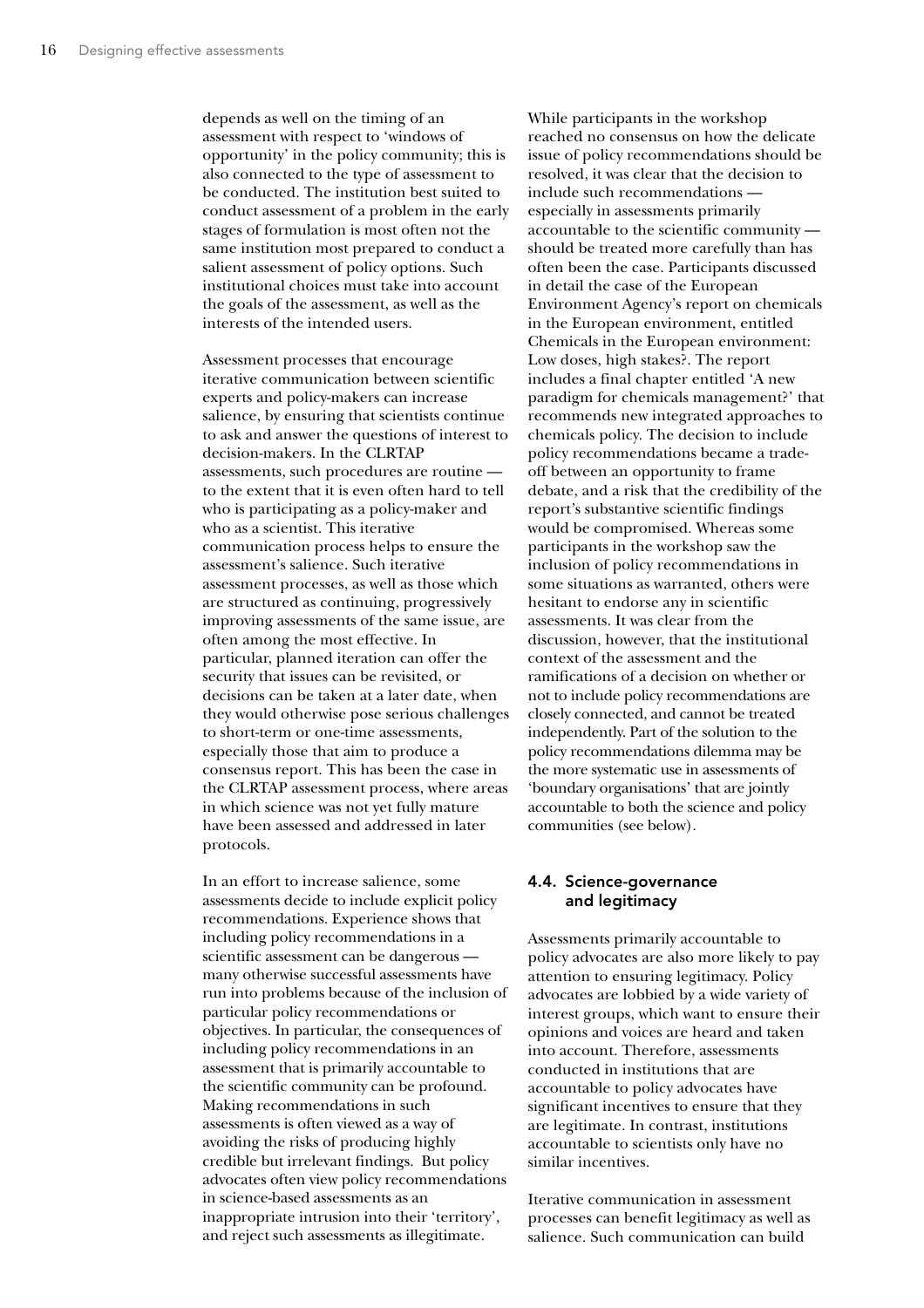trust among participants in an assessment process; CLRTAP is an assessment process that is also particularly successful in this regard.

The legitimacy of one institution or another also depends on the degree of contestation in the issue. As was discussed in the previous section as a thought experiment on participation, it is unlikely that CLRTAP-like institutions could have been substituted successfully for the IPCC, or vice versa. Legitimacy is likely to be a more significant concern where the level of political contestation is high (such as in the climate regime. Where clear winners and losers are perceived in an assessment process, the choice of institution, and its lines of accountability, institutional choice has greater effects on an assessment's legitimacy.

### 4.5. Assessment, institutions, and boundary organisations

Assessment experience shows that the choice of an assessment's institutional setting matters a lot — not only by shaping the content of an assessment, but also by influencing the way in which an assessment is perceived. The workshop discussed the unique institutional setting of the European Environment Agency, as a producer of assessments designed to be relevant to policy-makers, in particular at the European Commission. Participants noted the ways in which the EEA's role poses several institutional challenges — for example, the

decision to include policy recommendations in one assessment may have unintended effects on perceptions of the other assessments that the Agency produces.

Organisations that are accountable to both policy-users and scientific communities have helped to ensure effective assessments in many of the cases discussed at the workshop. The work of the GEA Project has revealed that some organisations have developed that seem to straddle the shifting divide between science and policy, helping to maintain scientific credibility while assuring political saliency. These boundary organisations have distinct lines of accountability to both science and politics, facilitate the transfer of usable knowledge between science and policy, and give both policy-makers and scientists the opportunity to construct the boundary between their domains. This concept of 'boundary organisations' found resonance with some workshop participants, while others saw additional roles that organisations managing science–policy interactions can play in effective assessment. There was disagreement about whether the European Environment Agency was a boundary organisation according to the GEA Project's definition; however, the EEA clearly sees itself as having a boundary-like role. How boundary organisations and institutions with boundary-like roles might function more effectively in assessment, in order to help balance the trade-offs among credibility, salience, and legitimacy, is a subject of further research.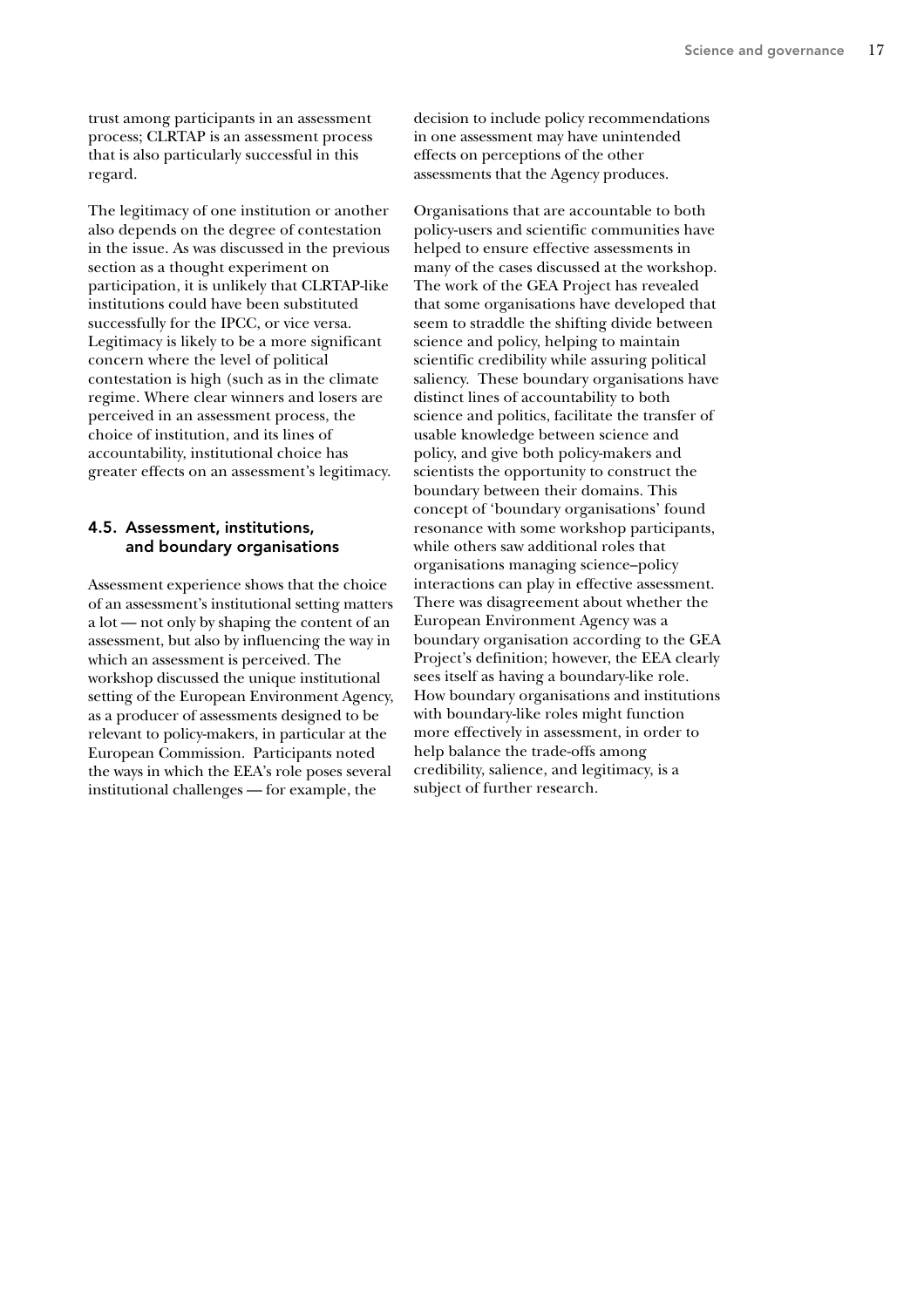## 5. Focus

### 5.1. Conceptualising focus

The management of global environmental risks can involve some or all of the functions of monitoring, risk assessment, option or response assessment, goal and strategy formulation, implementation, or evaluation. Assessments can also serve many different purposes in the policy process. Within these functions, those designing assessments can choose to focus on different aspects of an issue, frame an issue in different ways, or consider issues more narrowly or broadly.

Among those who conduct assessments, there is much discussion about 'integration', 'integrated assessment', and 'end-to-end assessments'. Conducting any assessment involves a choice of what to include in, and what to exclude from, analysis; such choices generally involve trade-offs on the assessment's credibility, salience, and legitimacy to particular users. The workshop discussed the experiences of a number of assessment processes that were broadly focused, and also several which had a more narrow focus. One example of a narrowly focused assessment discussed at the workshop was the Montreal Protocol's technology and environment assessment panels, which sought to identify alternatives to specific technological processes that used ozonedepleting chemicals. An example of a more broadly focused assessment process was the use in CLRTAP negotiations of the RAINS model, which incorporated information on pollutant emissions, transport, effects, and the cost of mitigation options. Both of these assessments were successful; however, their differences in focus meant that they were able to influence policy in different ways and in different situations.

Evidence suggests that, depending on the question being asked of the assessment, there are very important roles for both more narrowly focused and more broadly focused assessments. Narrowly focused assessments can be simpler, easier, and less costly. Broadly focused assessments can incorporate a greater number of relevant factors. Given the context for an assessment, the relevant question for designers becomes how broadly to focus the assessment's scope in order for it to be most effective.

### 5.2. Focus and credibility

Focusing an assessment more narrowly can increase its credibility by establishing and maintaining authority on an issue. For example, the European Environment Agency's assessment did just that in the case of greenhouse gases, securing the Agency's role in this area. The stratospheric ozone blue books, which focused quite narrowly on chlorine in the stratosphere (and not, for example, including assessment of effects or risks) established their authority by addressing only those issues where they could clearly establish scientific consensus. Successful assessments are often so because they skilfully avoid addressing issues so controversial or uncertain that virtually no assessment of the area would be considered credible.

There are significant dangers to credibility in mixing in one assessment scientific fields with very different degrees of maturity assessments that have attempted to do this have faced significant challenges. The danger here is that the rigorous, critical criteria used in the more mature field will be applied to research from the less mature field, which typically fails such a test. For example, if an assessment includes such very different fields as atmospheric physics and scenarios assessment, the very high standards of evidence and proof required in the former field might be used to question the latter, leaving the latter unable to respond to such criticism. Including both fields in the same assessment, with the same audience and the same critical reviewers, could be a source of credibility problems. It is also possible that the assessment product might be portrayed as very reliable based on the findings from the most mature field, which would leave it open to the criticism of overreaching. Either of these outcomes could destroy the credibility of the overall assessment.

Similar challenges face those designing and carrying out assessments in their decisions about how to address uncertainties. Broadly focused assessments often face challenges where there is a heavy emphasis on consensus — the more assumptions, methodologies, and areas of uncertainty, the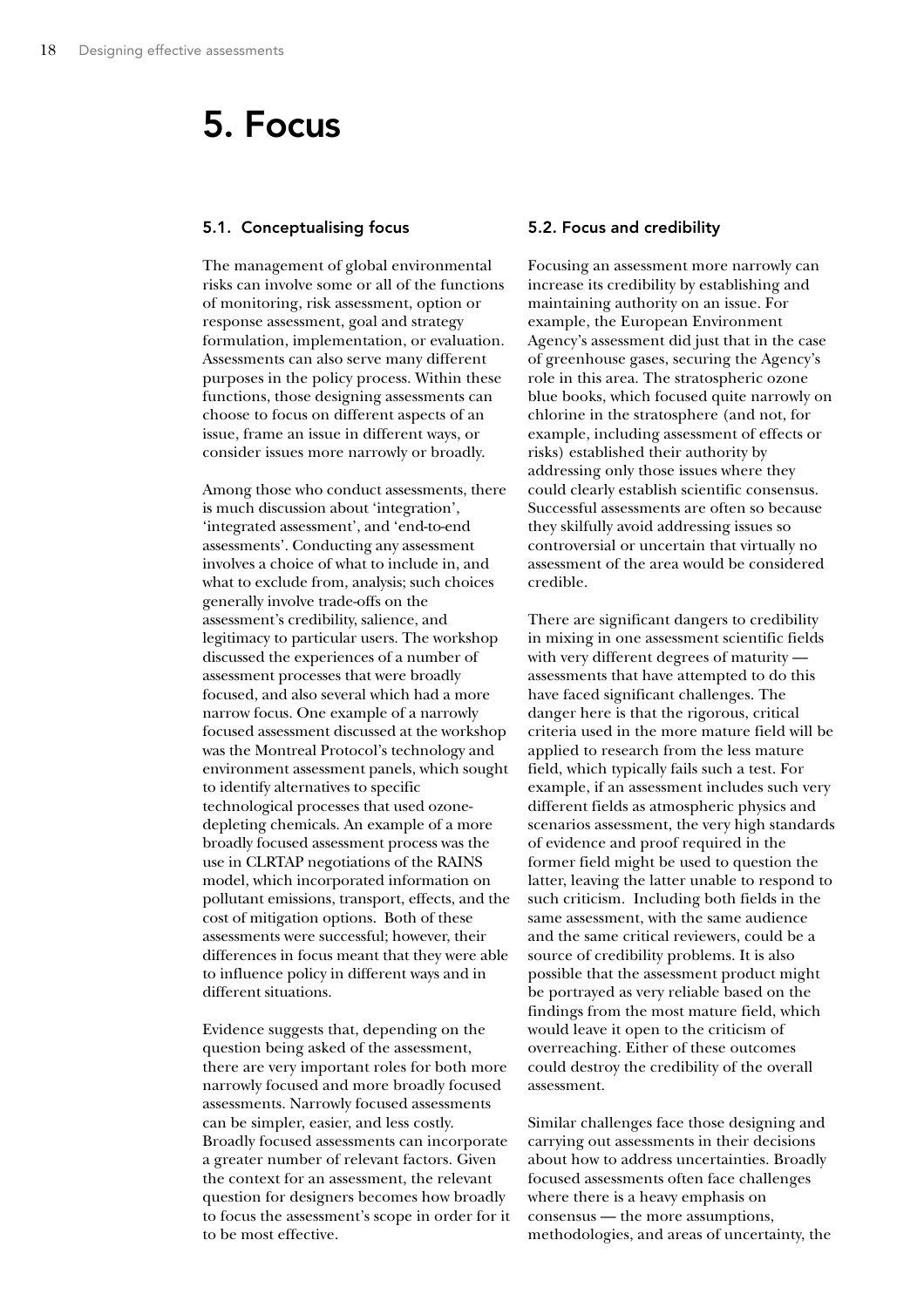more difficult it is to maintain consensus. The choice of how to categorise uncertainty affects credibility as well. The IPCC, in its latest assessment report, chose to characterise uncertainty by linking qualitative labels such as 'likely' with numerical estimates of probability. Other assessments have turned to uncertainty analysis; still others have excluded very uncertain possibilities from assessments.

Narrowing an assessment can often contribute to its credibility by bounding the debate; however, this has some significant trade-offs. The risk is that relevant factors might be excluded — which can affect an assessment's salience. It can also ultimately be detrimental to an assessment's credibility, if excluding too many controversial factors resulted in a wrong explanation of environmental processes.

### 5.3. Focus and salience

More narrowly focused assessments can be more salient where geographic and/or sectoral specificity is important. If a decisionmaker is interested in making air quality decisions in urban areas, for example, he or she is unlikely to use the RAINS model developed under the CLRTAP, because the model's resolution is too coarse. In addition, assessments that simultaneously take into account the influences of multiple sectors on an environmental endpoint might not be so easily disaggregated for the decision-maker who wants to make decisions about transport or agriculture. On the other hand, broadly focused assessments can be more salient by including more relevant factors, both increasing the audience for the assessment and the possibility that it will be relevant to several issues on a decision-maker's agenda. Such is the case in efforts to include economic analysis in environmental assessments; a successful example of this is the RAINS model. However, in an effort to be salient, and include every relevant influence, assessors run the risk of being less sure of scientific authority in any one area (due to the concerns discussed above as well as resource constraints).

#### 5.4. Focus and legitimacy

Broadening the focus of an assessment to include multiple perspectives can be a way to increase its legitimacy. An example of this is integrated assessment techniques, which can

include the input of multiple viewpoints as well as stakeholders. For example, an assessment of chemicals risk might not be seen as legitimate to consumers and the general public, if it focuses an assessment for regulatory policy on evidence only addressing workplace exposures. As discussed in the previous section, the choice of whether or not to include policy recommendations in a scientific assessment can have consequences for its legitimacy. Including more perspectives, of course, could threaten the credibility of an assessment, because the process might lose scientific authority or content.

### 5.5. Addressing multiple stresses and vulnerability

One of the new and significant challenges to assessment related to design decisions about focus involves addressing multiple stresses and vulnerability. There is an increasing perception that assessments to date in certain areas have been too simple, excluding relevant causal chains to the detriment of good environmental analysis and subsequent decision-making. An example of this is in the chemicals area. Most risk assessments of chemical substances are conducted for only one substance, while people and ecosystems are exposed to mixtures of several different chemicals. Recent research has suggested that the effects caused by a large number of chemicals that are interacting may bequite different from the sum of the individual effects of the constituent substances. However, assessments looking at these interactions must deal with exponentially increasing levels of complexity.

Whether an assessment is prospective (i.e. looking at the effect of a proposed human action on the environment) or retrospective (i.e. attempting to find out the causes of observed environmental degradation) can also affect its salience, credibility, and legitimacy. Some assessments have dealt with multiple stresses, and some new approaches such as reverse vulnerability analysis are being discussed. One of the significant challenges of such 'reverse' assessments is that initial decisions on the focus of the assessment are often value laden — for example, deciding what part of the environment is most important to protect. Which sorts of these assessments are advantageous in different policy contexts is a matter for further research.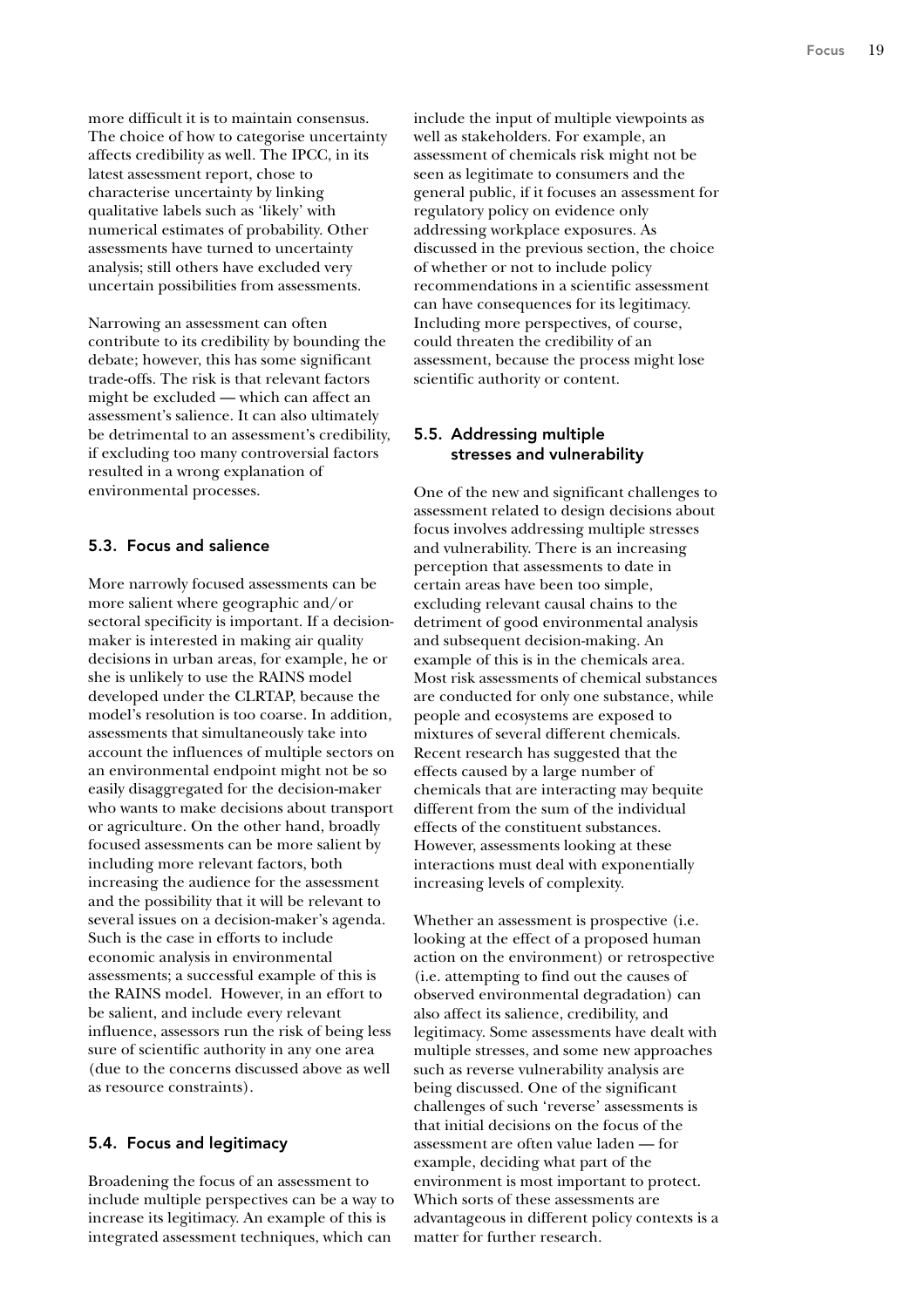There are, however, some insights from existing assessments that can help practitioners to devise strategies to deal with multi-causality. One of the main challenges is keeping the assessment comprehensible, and credible, given a large number of potential

interactions. One way to tackle this, used in the assessment conducted by the Arctic Monitoring and Assessment Programme (AMAP), is to have periodic linkages between separate assessment efforts instead of one big comprehensive assessment.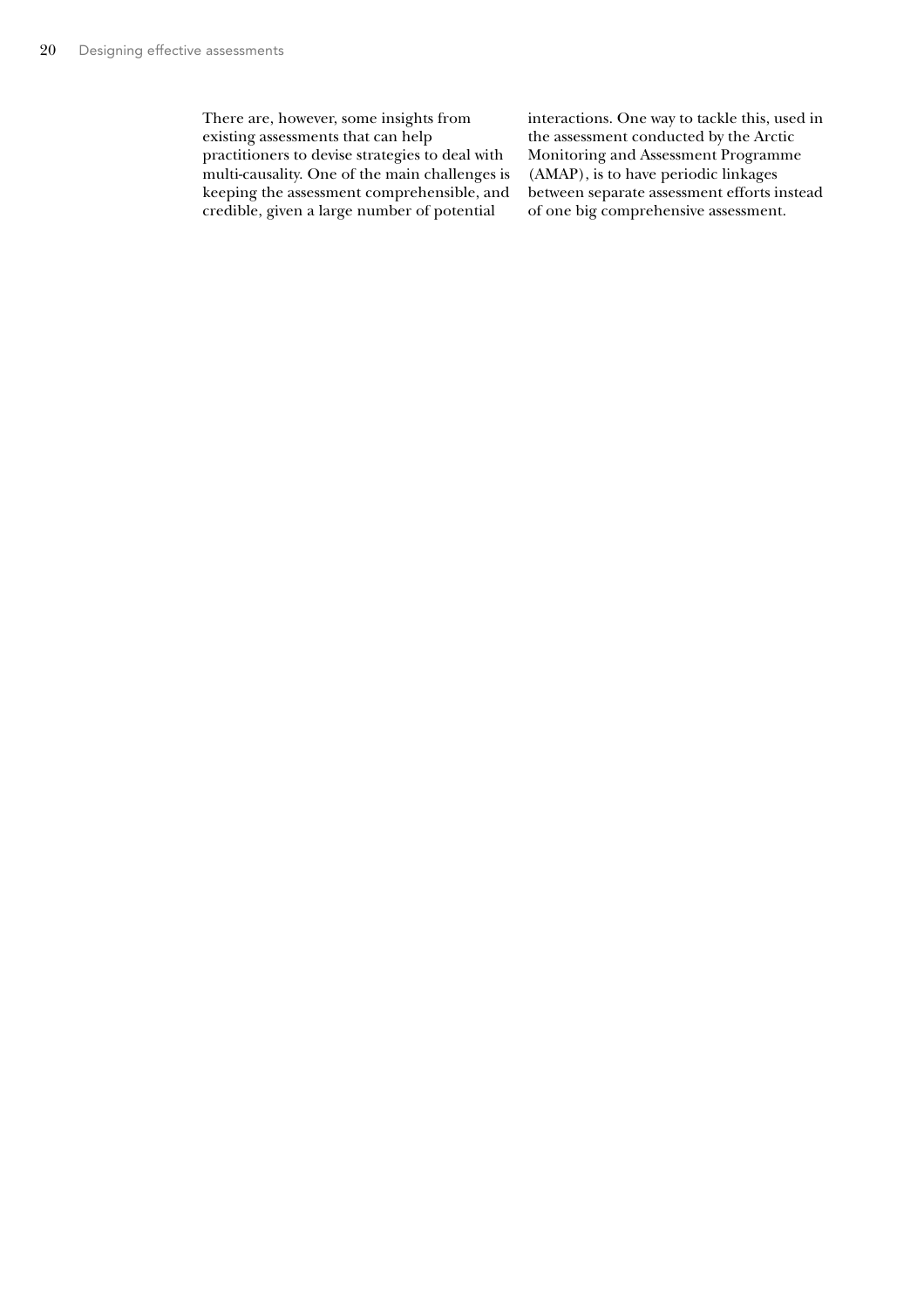# 6. Discussion and conclusions: Identification of further issues

The discussions at the workshop 'Designing effective assessments: The role of participation, science and governance, and focus' raised a number of important issues for further consideration both by analysts and by practitioners. A few participants noted that discussing lessons learned from previous assessments was somewhat like the 'pathology department', practitioners often take a 'surgery-room' orientation tinkering with the workings of assessments while they are still in progress. At the workshop, practitioners expressed a desire for a handbook or set of guidelines on how to conduct effective assessments. Participants from the academic community identified a number of areas for further research, as well as adding several case study experiences to their work.

The workshop identified a number of issues for further research and discussion, which were not addressed in depth during the workshop. These issues might become fruitful topics for further targeted research papers and/or follow-up workshops. They include:

• the need for further research on how different countries use expertise and expert information in environmental decision-making. This is important within the European Union (with particular concern in the case of

enlargement), among developed countries such as the United States and European countries, and between developed and developing countries;

- the role of the public in scientific assessment, in particular in promoting trust in science and governance;
- taking into account political orienta tions and objectives such as the 'pre cautionary principle' in assessment and decision-making processes;
- the role of boundary organisations and of institutions playing boundary-like roles in environmental assessment;
- assessing 'effectiveness' more system atically, and encouraging learning in assessment processes;
- addressing concerns of multi-causality and vulnerability.

The Global Environmental Assessment Project is currently in the process of putting together three books summarising its findings on a range of practical and theoretical questions. Information on the content and publication of these volumes can be found on the GEA web site (http://environment.harvard.edu/gea).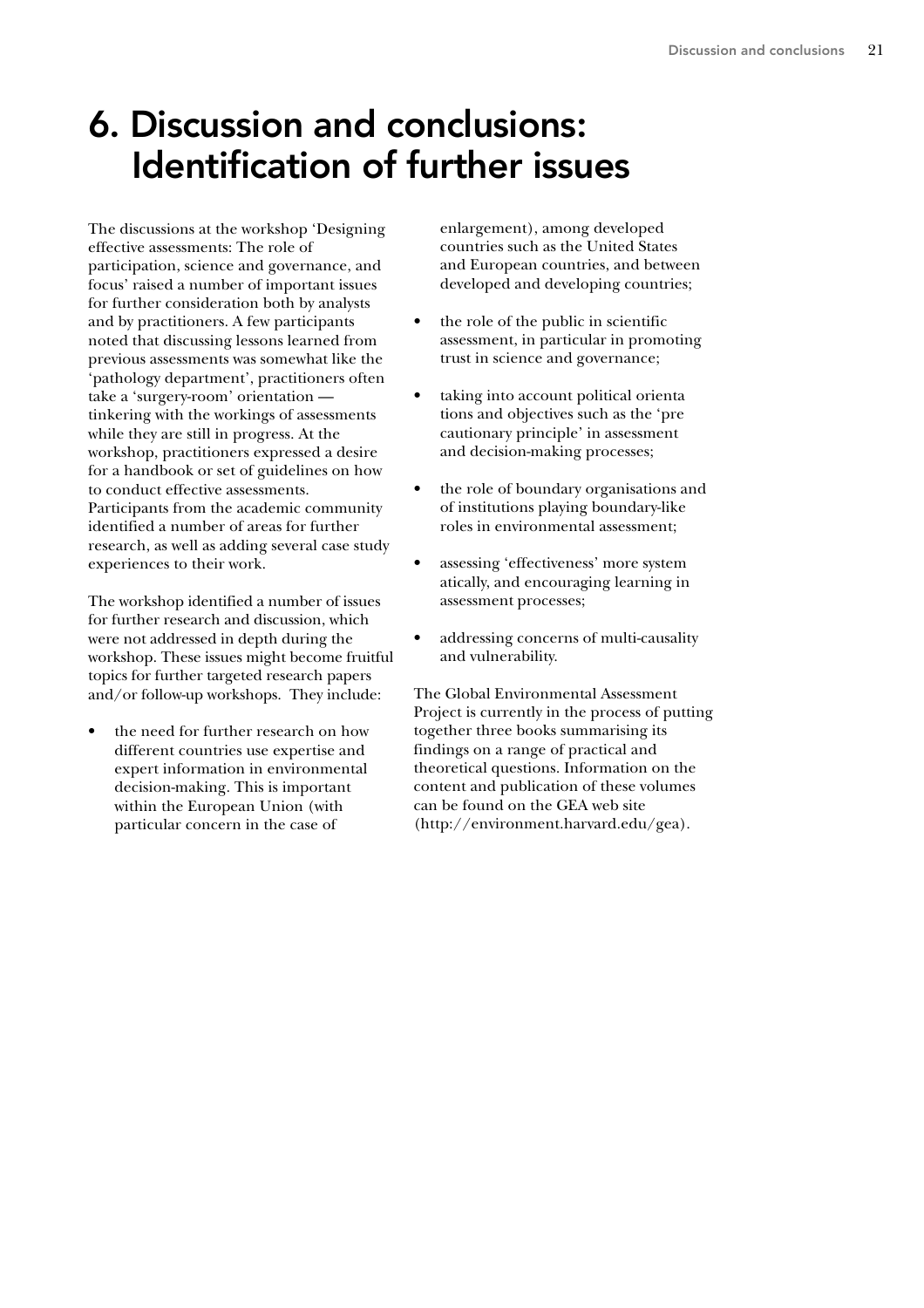## References

Andresen, S. (1998), 'The making and implementation of whaling policies: Does participation make a difference?', in Victor, D. G., Raustiala, K. and Skolnikoff, E. B., *The implementation and effectiveness of international envi ronmental commitments: Theory and practice*, Laxemburg, Austria; Cam bridge, MA, International Institute for Applied Systems Analysis, MIT Press, pp. 431-475.

Arctic Monitoring and Assessment Pro gramme (1998), *AMAP assessment report: Arctic pollution issues*, Oslo, Norway, AMAP.

Biermann, F. (2001), 'Big science, small impacts - In the South? The influence of global environmental assessments on expert communities in India', *Global Environmental Change* 11(4).

Clark, W. C., Jaeger, J., Corell, R., Kasperson, R., McCarthy, J. J., Cash, D., Cohen, S. J., Desanker, P., Dickson, N. M., Epstein, P., Guston, D. H., Hall, J. M., Jaeger, C., Janetos, A., Leary, N., Levy, M. A., Luers, A., MacCracken, M., Melillo, J., Moss, R., Ribot, J. C., Schellnhuber, H. J., Schrag, D. P., Seielstad, G. A., Shea, E., Vogel, C. and Wilbanks, T. J. (2000), 'Assessing vulnerability to global environmental risks: Report of the Workshop on Vulner ability to Global Environmental Change: Challenges for research, assessment and decision-making', 22 to 25 May, Airlie House, Warrenton, Virginia; Research and Assessment Systems for Sustainability Programme Discussion Paper 2000-12; Cambridge, MA, Environment and Natural Resources Programme; Belfer Center for Science and International Affairs (BCSIA); Kennedy School of Government, Harvard University.

Clark, W. C., Mitchell, R. and Alcock, F. (forthcoming), 'Information as influ ence: How institutions mediate the impact of scientific assessments on international environmental affairs', in Clark, W. C. and Mitchell, R. (eds), *Information as influence*.

Clark, W. C., Parson, E., Dickson, N. and

Ferenz, M. (1996), 'Connecting science and policy for global environmental issues: A critical appraisal of the ''Atmos pheric ozone 1985'' blue books', AAAS annual meeting and Science Innovation Exposition, Baltimore, MD.

Corell, R. and Bolin, B. (1998), 'The OECD Megascience Forum: Workshop on Global-Scale Issues', Paris, OECD.

Eckley, N. (1999), 'Drawing lessons about science-policy institutions: Persistent organic pollutants (POPs) under the LRTAP Convention', Kennedy School of Government, Harvard University, April 1999.

Eckley, N. (2000), 'From regional to global assessment: Learning from persistent organic pollutants', Cambridge, MA, Environment and Natural Resources Programme; Kennedy School of Govern ment, Harvard University, October; Belfer Center for Science and Interna tional Affairs (BCSIA) Discussion Paper 2000-23.

European Environment Agency (1998), *Chemicals in the European environ ment: Low doses, high stakes?* EEA and UNEP Annual Message 2 on the state of Europe's environment, Copenhagen, September 1998.

European Environment Agency (1999), *Environment in the European Union at the turn of the century*, Copenhagen.

Franz, W. E. (1997), 'The development of an international agenda for climate change: connecting science to policy', Cam bridge, MA, Environment and Natural Resources Programme, Kennedy School of Government, Harvard University; also in International Institute for Applied Systems Analysis Interim Report IR-97- 034/August; Belfer Center for Science and International Affairs (BCSIA) Discussion Paper E-97-07.

Guston, D. H., Clark, W., Keating, T., Cash, D., Moser, S., Miller, C. and Powers, C. (2000), 'Report of the Workshop on Boundary Organisations in Environmen